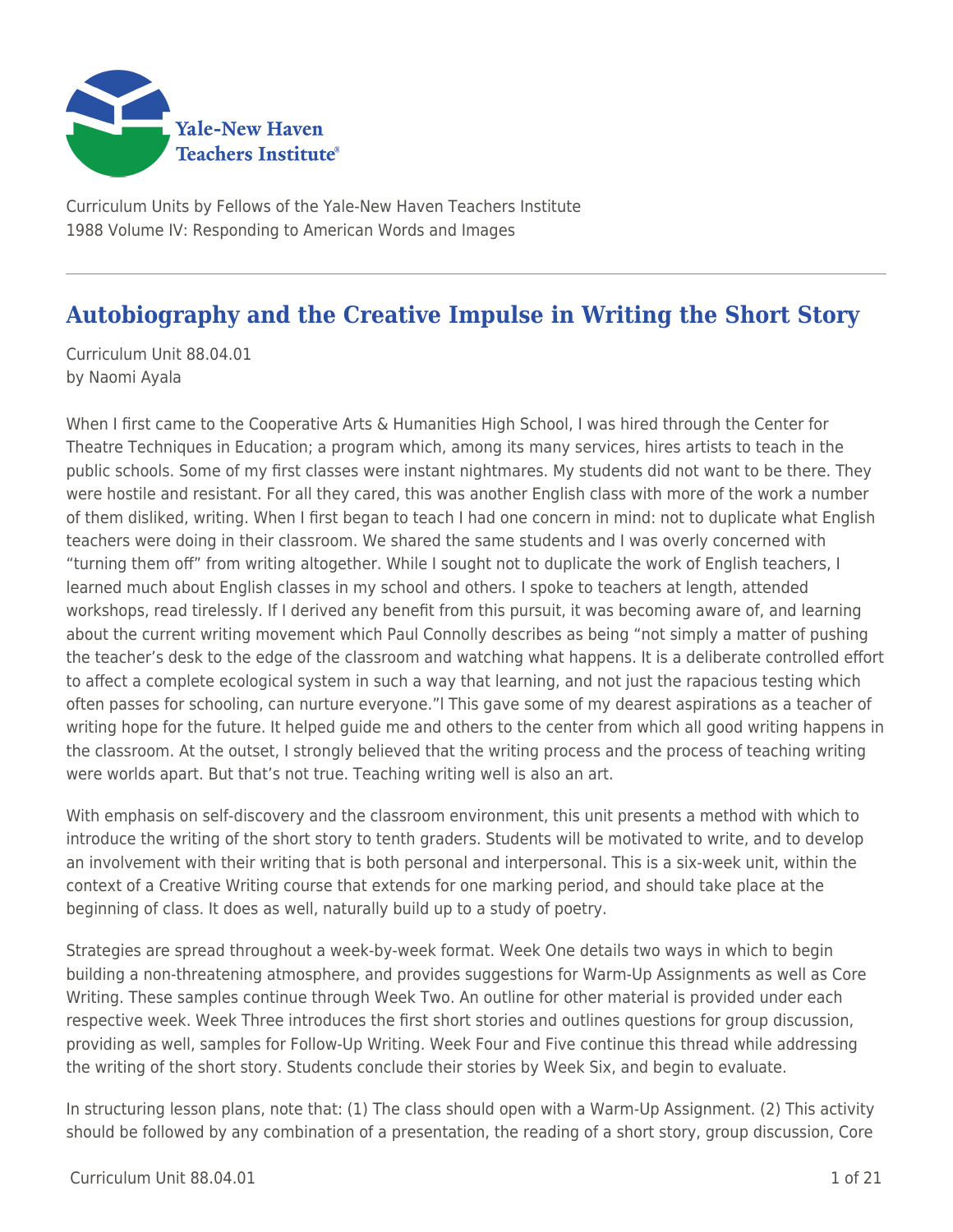Writing, and student conferencing. (3) The class should end with a brief follow-up. Taking the last five or ten minutes of class, for example, for a reflection on the group process. What can each student say about what he is feeling, how he sees things, etc. Every member of the group should contribute something, including teacher, no matter how insignificant. One can also take this opportunity to allow students to read their work; not for feedback in this case, but to share each other's accomplishments. (For ideas on end-of-session followups, consult Connolly's "Writing & Thinking.")

The act of self-discovery and the environment play major roles in the creative impulse. This is the driving force, affected and brought on by the world within us (one that is confident, daring, exploratory, full of experiences), as well as the world outside of us (one that is stimulating, supportive, tolerant, and accommodating). It motivates us to create, to write.

## **OBJECTIVES**

a. To create a non-threatening atmosphere for creative writing.

b. To build upon, or expand, students' ability and desire to express themselves, by emphasizing discovery, creativity, and personal experience.

c. To allow students' first efforts to be simple enough to provide them with personal satisfaction, so they may continue to develop an interest in writing, and continue to use writing as a form of expression .

d. To stimulate students to write original short stories using autobiography as a resource or point of departure.

### **Developing a Creative Environment & The Teacher as Participant**

If our students charge us with being. a bore, it is a sign. Nothing can be more stifling to creativity than boredom. It isn't a motivating frame of mind. It is the resourceful teacher who will evaluate such input and put it to good use; changing, exploring, refining. Nothing can keep a student's interest more alive than the teacher's own passion for his field. "It is interesting," writes Brenda Ueland in If You Want to Write, " how if my interest in any one of them flags, they know it; or if I allow discouragement to creep into any one of them for one minute, they die away. Tender plants." 2 As teachers of writing, we should explore a wide variety of forms, develop our own style and technique in writing, and bring those experiences to the classroom, Teaching and learning should be inseparable. We must be working apprentices to be enthusiastic, motivated, resourceful, and passionate teachers.

Most students have the notion that teachers have it easy. After all, who ends up doing all the assignments? It is self-defeating to encourage autobiography when the student is always in the place of having to make all the confessions, "When adolescents feel that they can trust their teacher and their peers, they often choose to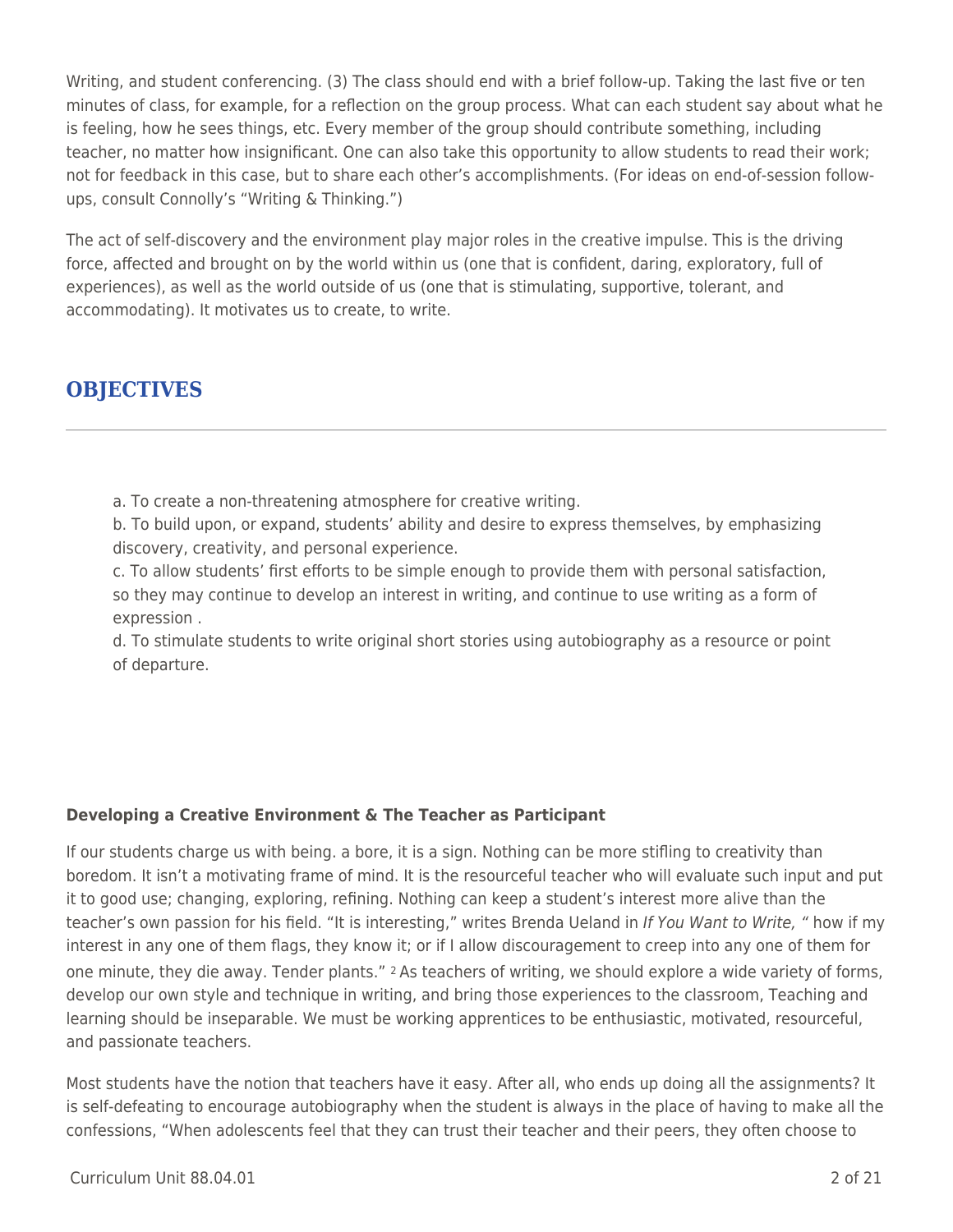write about incredibly powerful topics." <sup>3</sup>

One can begin to develop trust, and become an active researcher in the classroom, by taking part in assignments and class projects, by observing and becoming involved with students' writing and thinking processes, by working on individual stumbling blocks through the mini-lesson in student-conferencing , by determining as well, from first-hand experience, whether some assignments have begun to lose their color, or are inadequate for a given class. To further one's role as a researcher, one can log classroom observations, student conferencing progress, the ideas and modifications this research prompts, and turn to them when planning.

If the opportunity to write in class isn't always available, Work on something at home and bring it to class. Hold periodic readings of Warm-Up Assignments and assigned, or directed-topic Free-writing. Contribute to the atmosphere by sharing your own. Students marvel at the realization that teachers too may take the chance of "exposing themselves" in class. Is that not what we ask of them?

One should also keep abreast of developments in the field. The Writer is a monthly that offers useful, practical advise and support for beginning as well as flourishing writers. Unlike The Writer, Teachers & Writers Magazine resembles a newsletter, and is published quarterly. It is specifically aimed at teachers of writing. The majority of its articles are written by active poetS and writers teaching in the New York City Public Schools. Both are invaluable resources.

In fostering a supportive and non-threatening atmosphere, one can help students understand that in learning to write well, we need a certain "attitude." First, they must learn to feel uninhibited, but must respect others so they too can have the respect they deserve.

Second, they must feel confident that there is something to be gained from all the writing that they do. When they stumble on a writing project that prompts them to believe they failed, they are guaranteed at least one insight from it to make future writing a more productive experience. Third, all ideas are acceptable. They are reminders of our individuality.

Creative Writing enables teachers to embrace a multitude of topics as well as a variety of disciplines. Jerome Bruner reminds us that in order "for the person to search out and find regularities and relationships in his environment, he must be armed with an expectancy and, once aroused by expectancy he must devise ways of searching and finding."4 We can contribute to this by providing assignments that elicit not only autobiography but inquiry. We can challenge students' creativity. We can help them discover for themselves in writing. We can nurture our interest in the individual, and offer as much support and concern for content (the discoveries, the life experiences a student brings to it), as for his developing sense of the written word, grammar and spelling.

### **A Case for Self-Discovery**

In "The Act of Discovery," Jerome Bruner, speaking of self-discovery within the educational setting, points out that it is "a necessary condition for learning the variety of techniques of problem-solving, of transforming information for better use, indeed for learning how to go about the very task of learning." 5 Writing is an act of self-discovery, and problem-solving skills are crucial to the development of written-fluency. Self-discovery is particularly important at the stages of pre-writing, where brainstorming takes place. Here, especially, we must stress exploration and freedom. Furthermore, one must make the opportunity to explore available, rather than leave it up to the individual. The act of discovery enables students to remake connections on their own which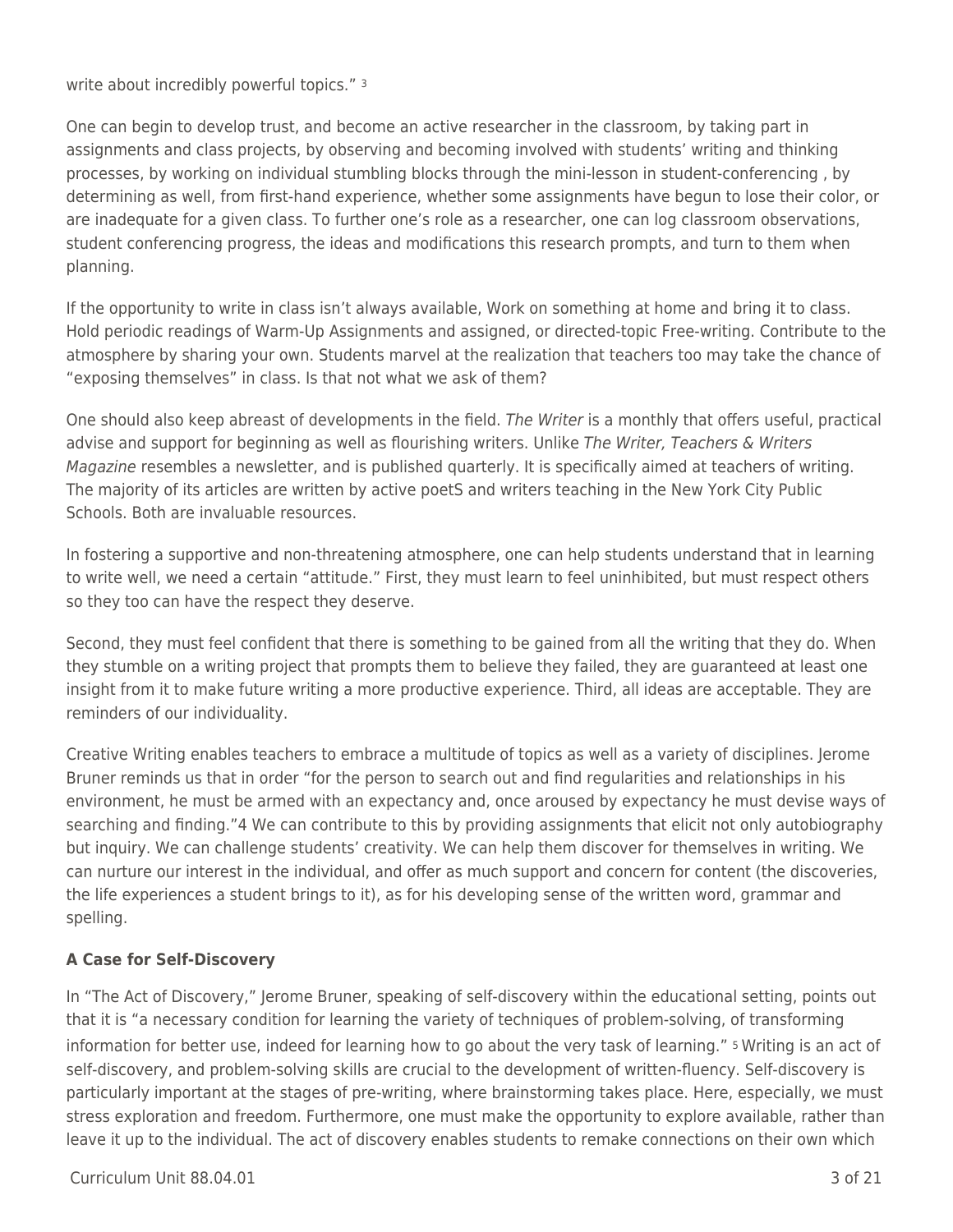are strong and lasting. One's role is to create an environment that fosters this. Bruner explains that the student " . . . is now in a position to experience success and failure not as reward and punishment, but as information."G It is true that we often need to experience that which we don't want in order to discover that which we do, Imperfect people are continuously, one way or another, faced with this process. There is the short story that gets written through, only to discover that we should have done it altogether differently and must begin again. But has this process failed to teach us something because we did not succeed in achieving our intended goal? No. It is then that one's process of discovery becomes a resource in itself.

Becoming familiar with elements of fiction and learning to analyze a short story alone, will not motivate a student to write. One needs to provide him with a cash-in value, with reading material that will challenge his thinking yet give him something realistic to aspire to, with a plan for learning that "lifts the veil of mystery" from writing, but one that is also enjoyable and satisfying.

With this purpose in mind, the short stories selected for this unit are meant to stimulate thought, help students explore possibilities, provide gratification, trigger writing, help students discover relationships between this writing and their own, and explore some elements of fiction that will be practical in writing that first short story.

## **WEEK ONE**

Day One: One goal as a class is to have everyone, including teacher, discover something new about themselves and about writing by the time the course is over. You will be working together, professionally and personally. (Discussion of the necessary preparation for class and the grading system you will use, should take place tomorrow.)

*Activity #1 It is easy to feel tense when we take on new things. That is your first "problem" as a class. Point out that you will hold an experiment with the purpose of loosening up everyone. Ask that students write a paragraph in answer to this question: How do you feel right now ? At this very moment? They are to write whatever is presently in their thoughts. Are they tired? Hungry? Nervous? Where else would they rather be? Why? Stress that paragraphs should be legible, but emphasize content over grammar-and spelling. One's purpose should be to put the class at ease. They will have five minutes to do this. A one-minute warning helps conclude writing smoothly. Assure students that they are not obligated to identify themselves.*

Take a seat nearby and begin work on your own paragraph. After the compositions are collected, let students know that the class should know how everyone else feels. Let them know that you won't pressure anyone into reading aloud or revealing themselves. You can choose a paragraph at random and read it yourself. Read with enthusiasm. Whether at the beginning, middle, or end, read your own piece and identify yourself. Make connections between the feelings your paragraph portrays and those of students. Request feedback. This is information you may want to refer back to at the end of the course or unit.

*Activity #2 Hand out an interest inventory. Use or modify the sample provided in this unit's packet of supplementary materials. Make certain to include a question with reference to the student's writing background. "What is the earliest recollection you have of a writing experience?" Allot them fifteen minutes to complete the handout. If possible, pair off students who don't know each other well. One student will ask the other questions in whichever order he*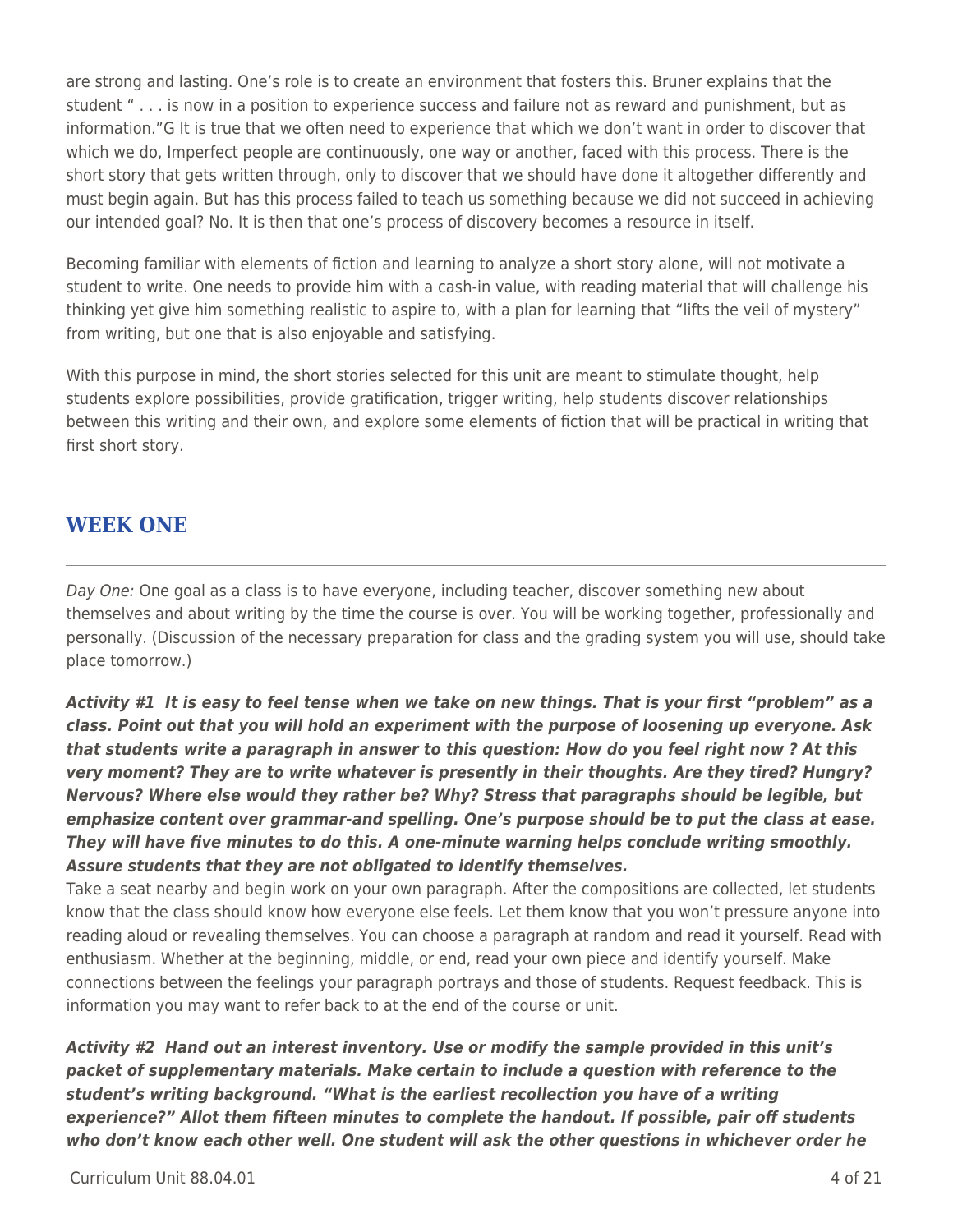### *likes, and jot down responses on the sheet. When a question requires multiple answers, he is to choose the top two or three. It is important to tell them not to write complete sentences or they won't get too far. Each pair is to switch interviewer after 7 minutes, regardless of whether they've completed the handout.*

If you have a large number of students,split up oral presentations into two class sessions, and allow each student three minutes. Let the class assist you in choosing the order in which they will take turns. Arrange chairs in a circle. It is preferable to begin by introducing the student in your pair first or vice-versa.

FOR TOMORROW: Students are asked to bring in a notebook. This notebook is treated as a journal, and should remain in class at all times. All freewriting and autobiographical material will be kept in it.

Day Two: Materials you will need for today: manila folders, notebooks, copies of "Topics I Can Write About."

Proceed with an overview of the course and unit. Specify your goals. Discuss what is expected from the class, as well as what can be expected from you as teacher. Explore the relationship between what students will learn about writing in your class, and writing across the curriculum. If you have a writing background, share some of your experiences and difficulties in becoming a better writer. Stress confidentiality. Encourage students to write honestly and openly. Assure them that you will not share information that may compromise them.

Pass out folders. Everyone should be allowed to decorate them, or doodle on them as they please. These should contain a copy of "Topics I Can Write About" (a handout with enumerated blank lines). Encourage students to add to this list today, and to continue doing so throughout. (For the purpose of simplifying the grading of daily writing, a modification of the point system is recommended. 7 ) The form on which points are recorded is also attached to the folder. Upon coming to class, each student is responsible for obtaining and reviewing his work from the previous day.

### *Activity #1 Introduce freewriting. Explain that it is a stream of consciousness, a way of clearing one's mind of thoughts. Freewriting requires the student to write about topics of his choice, for ten or fifteen minutes, without stopping to strike out errors, check grammar or spelling. (The use of pencils and corrasable pens should be discouraged.)*

Day One's Activity #1 is freewriting modified. This is particularly useful when, for example, in reading a short story, you want to tap the student's inner thoughts on a particular topic or element of the story. In this unit, this is referred to as "directed-topic" freewriting. Although freewriting does not form the basis of group discussions, it contributes to them by allowing the student to explore, gather and confront his thoughts, leaving him prepared to develop them. It also draws from autobiography, and serves as a warm-up assignment. Have students do a freewriting on a topic of their choice.

*Activity #2 Proceed with a presentation on what one can do to grow as a writer. Encourage students to use their imagination and contribute. A list follows: not be afraid to explore; find challenging topics to write about; expand our vocabulary; read to see how other people write and to expand our horizons; learn to observe; question the world around us; keep a journal; be persistent; care about what we do .and write about; listen to or read other students' writing; let other people read our work for feedback; read our work as if someone else wrote it; revise.* In the Days to Follow: Stress observation skills. You'll also want to discuss description, and using the five senses. Explain the importance of these skills in good writing. Conduct activities that center around the student's personal experience, and which make use of observation and description. These should be built into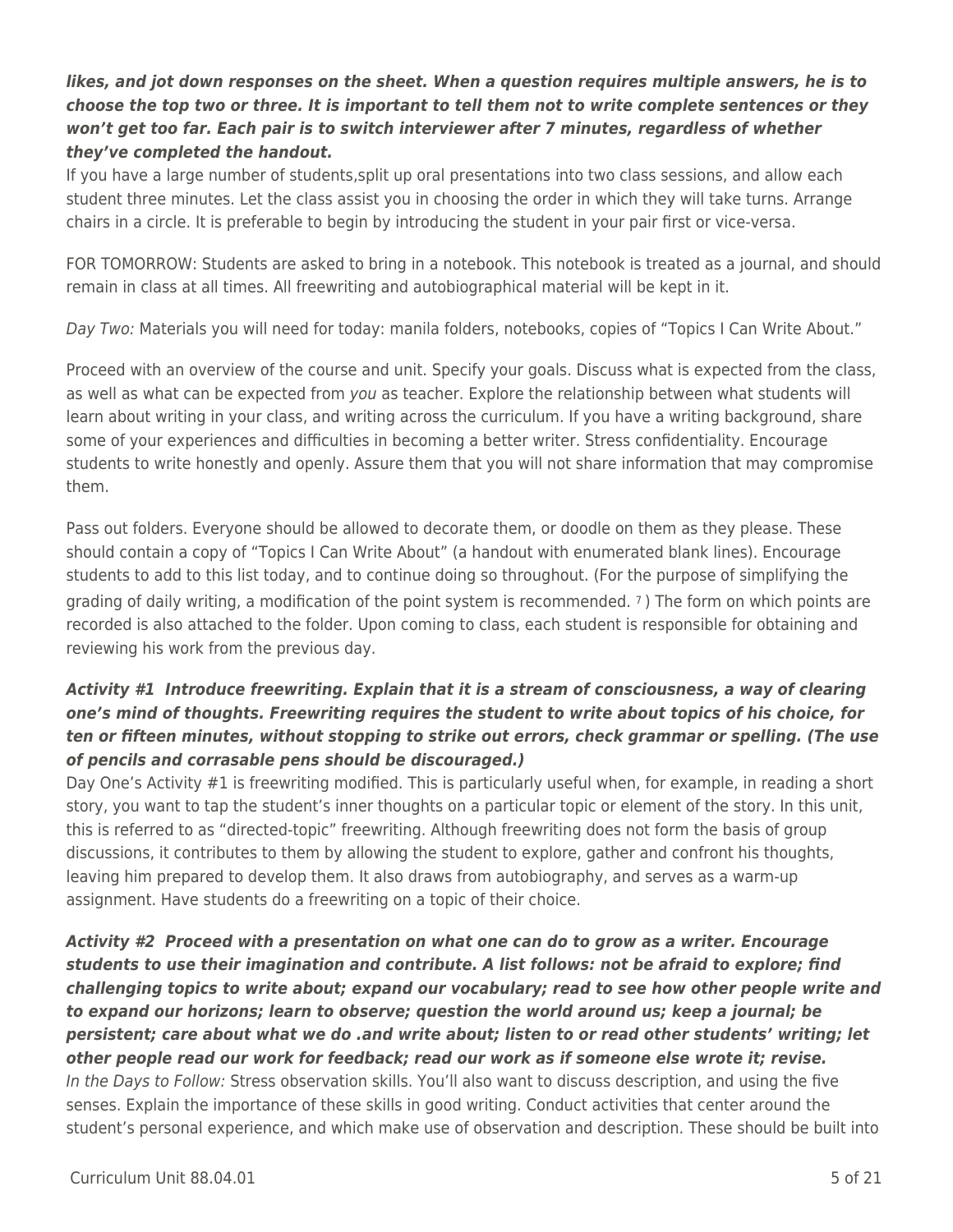# **SAMPLE WARM-UP ASSIGNMENTS/WEEK ONE:**

1. Smelling the Coffee— Morning is an important part of a student's life. Here is one way to tap autobiography lightly, and address description. Procedure: Using your five senses, write a twoparagraph composition describing in detail the experience of waking from the moment you open your eyes. What do you see, hear, smell? What does the world seem like to you then? Tell about one of your morning rituals. Describe it. Focus on what represents morning for you. Give your composition a title.

2. A Variation of the "List Poem"— This is an easy, unintimidating poem to write, requiring no formal knowledge of poetry. The first lead should begin the first half of the poem. Each item should be listed on a separate line. Assist students in making top choices. The second lead should begin the second half. Specify that the class is to use both, not choose one over the other.

- $#1$  These are some of the things I love  $\ldots$
- #2 These are some of the things  $| \cdot |$ ...

(like the least, regret, that make me sad, upset, disappoint me)

3. Choice Topic— Have students choose, and write a brief composition on one of the topics below: In a moment of crisis, the most critical decision you made.

The greatest proposition you've ever had.

The strangest visit.

Your greatest sacrifice.

Your first time being stopped by a cop.

Your first plane flight.

(Samples of Core Writing for Week One appear in Appendix I.)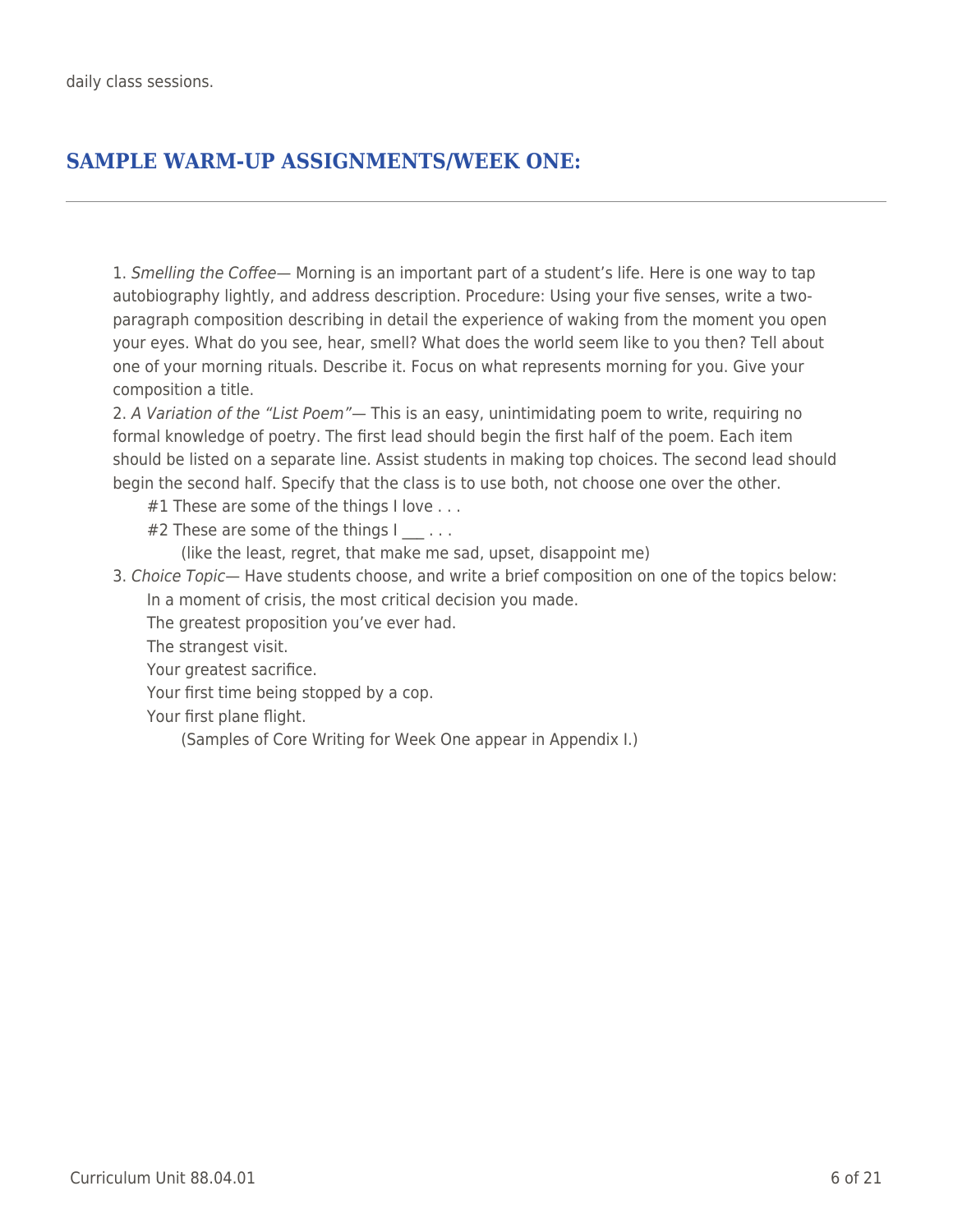### **WEEK TWO**

Following are more examples of warmup assignments. These are intended for Week Two. From here on, you can begin to create and use your own; keeping in mind that one can't always please everyone, but being flexible enough to modify them if necessary. Warm-up assignments are fairly easy to create. One can explore student interests outside the classroom. Be imaginative, venturesome. Turn to events in history, general interest articles, or television programs in branches of science, sociology, to current events.

Students should not feel warm-up assignments are busy work. They should welcome them as they would welcome freewriting. With the exception of the latter, as often as humanly possible, try not to repeat warm-up assignments. They lose their lustre and capacity to challenge.

### **SAMPLE WARM-UP ASSIGNMENTS/WEEK TWO:**

1. Objet D'Art- Students choose an object in, or outside the classroom, to write a brief composition about (a picture in a calendar or bulletin board, someone's bookbag, a map, the building, street or sidewalk outside the classroom window). They describe the object, consider its use, and imagine its history. This assignment may leave students feeling "blocked." They should not be allowed to substitute it for other writing. It is a challenge to their creativity and imagination. You can encourage them to share their object with you and members of the class. Point out some of its writing possibilities while helping them expand their raw ideas.

2. An Embarrassing Moment —Write a brief composition, you can share with the class, about one of the most embarrassing moments you've ever had to face.

3. Alaska—One can point out Alaska on the map, and provide students with a general background. You may, if you wish, present a short video on some aspect of life there. The "National Geographic Explorer" television series airs concise programs which may be useful for this assignment. There is, at least, one re-run per week. PROCEDURE: In Alaska, the sun never sets for a period of five to six months during summer. In winter, it never rises for another five or six months. Consider these questions in writing a brief composition: What would life be like in continuous darkness? Light? How would your life be different? What could you not do there that you are accustomed to doing now? How would you plan your life to adapt to these living conditions? You may focus on one of these questions or, take us through a typical day in winter of summer for you. Imagine that you are there now. Make use of your senses. Allow the reader to "picture" your day in his mind.

4. Grave Stone— Think of a very brief and light poem to be carved on the tombstone of your least favorite person. This should be a fun project; perhaps you can show us that by making the poem rhyme, writing it in the form of rap, or showing us a humorous element. You can use the person's name as a title for the piece. However, if it is someone we know, you can replace his/her name with one that is humorous, or with a nickname which you think would characterize this person.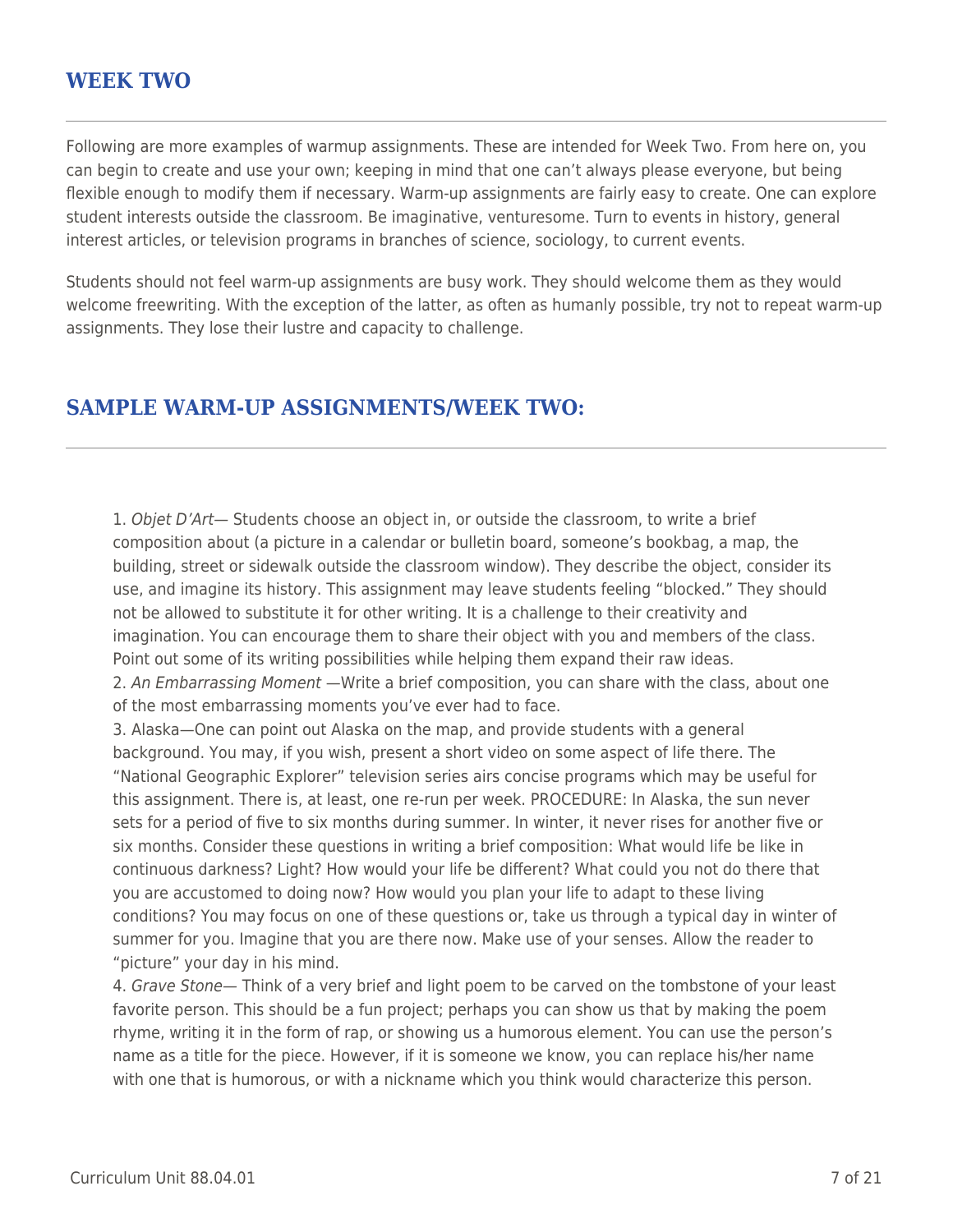## **WHAT TO COVER/WEEK TWO:**

I. Introduce and review pre-writing techniques. Include listing, clustering, and freewriting as ways of brainstorming, Point out ways in which students can make use of them in the classroom and across the curriculum. (For a description of the clustering and listing techniques, turn to Carol L. Altieri's "Approaches to Writing," in The Process of Writing, Yale-New Haven Teachers Institute, Vol. IV, 1986.)

II. Decide on what kind of writing you will want from your students. Let them know. Point out the qualities of good writing. These should be posted in the room. My list includes writing that is simple, descriptive, insightful, and which involves the reader. Present a sample, perhaps a paragraph from a short story, or a brief poem, which portrays these qualities.

III. Explain and begin to familiarize students with the following: (a) what a draft is; (b) focusing; (c) the power of using one's senses in description; (d) "showing" vs. "telling;" (e) how to avoid stating the obvious; (f) how to avoid clichés and stereotypes. Discuss how these are qualities of poor writing. Look for them in student writing. Point them out during student conferences.

IV. Hold one student conference during which you should: (a) recognize and support students' efforts; (b) point out examples of quality writing in their pieces; (c) point out occurrences of "showing" and "telling;" (d) encourage peer conferences so students can discover topics and approaches used by other members of the class; (e) spend some time exploring with students their sources of ideas so that they can be conscious of them. (No teacher should have to be burdened by holding student conferences all at once. They can be scheduled throughout the week, and prevent the class atmosphere from being disrupted. One can confer with a student when he is having a specific difficulty, and use this opportunity to place the problem within the context of a mini-lesson.)

V. Students should compose the following core writing assignments:

A Childhood Reminiscence —Students write a composition based on a memory from childhood. A presentation on "focusing" can be coordinated to help them narrow down their ideas. Character Sketch —Introduce the character sketch, Explain how a sketch is similar to a "portrait;" how it allows the writer to reveal the personality of a character. Point out situations where character sketches would be called for. PROCEDURE: Write a two-page character sketch. Create the person as you know him or her. Include an event that shows us what kind of person this is. Can you show where this event takes place? Does the way in which the person speak, and what he or she talks about, say something about him/her? Can you give us an example of this? <sup>8</sup> The Image Poem— Inspired by Daitzman's Renaissance,9 these are poems which focus on, freeze, one moment alone. These are comprised of one single verse whose words are broken into a number of lines. It is effective for helping students focus, begin to develop "an ear" for poetry, as well as for helping them begin to develop a sense for the economy of language. PROCEDURE: Students are asked to choose from a list of "stimulus words" and focus on one of the images this word evokes. Called "stimulus words" because they co¥el images, these are later used as title for the poems. (For a sample list and poems, refer to this unit's packet of supplementary materials.)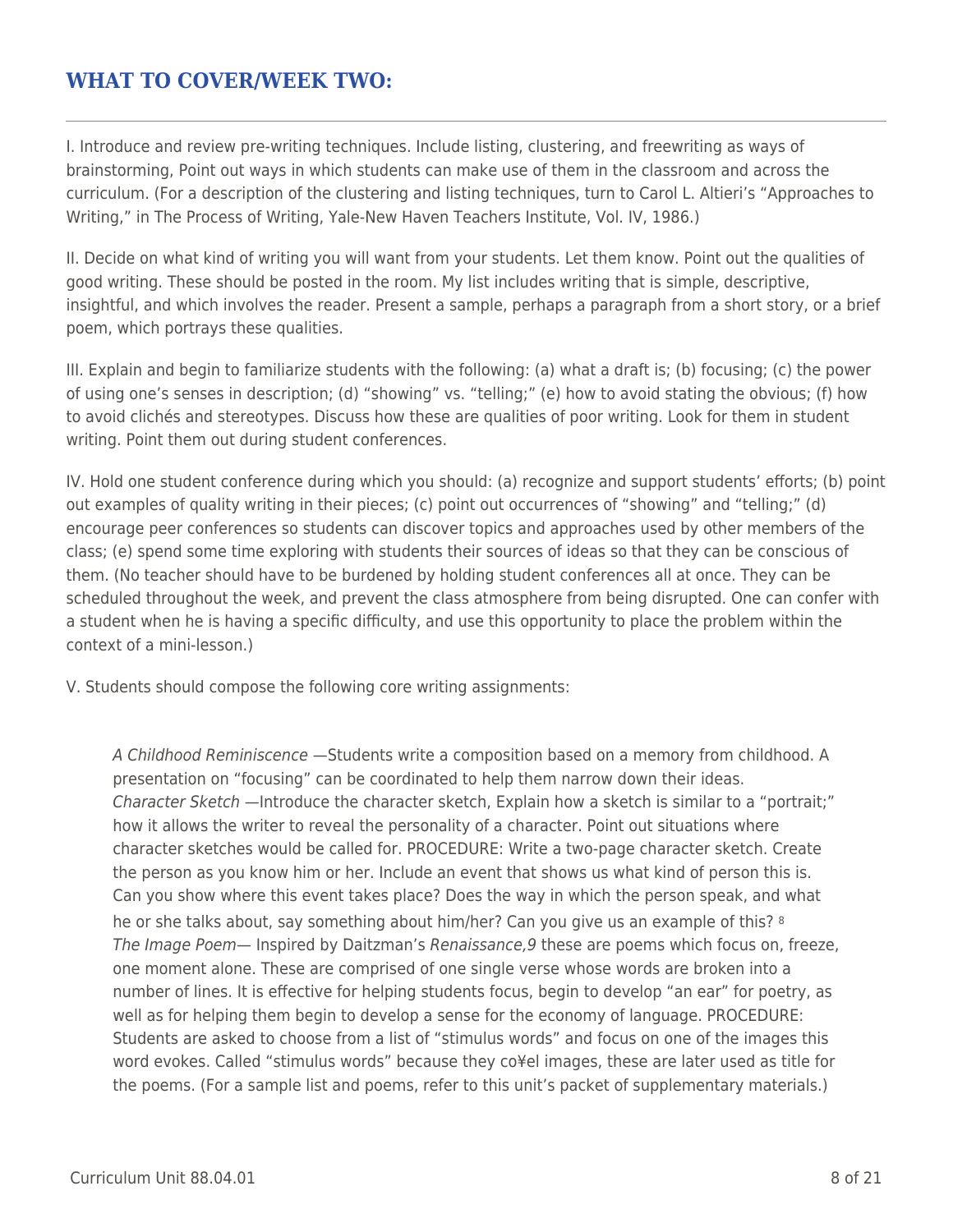### **WEEK THREE**

I. Review pre-writing techniques.

II. Students read the first short stories. These form the basis of group discussion. Some elements of fiction will be used to explore the stories, but group discussions will not be limited to them. Discuss plot, point of view, conflict, setting, and dialogue, in as simple a way as possible. There will be opportunities to expand on them as one moves from story to story. Please remember that this unit, beyond making available the opportunity for students to write, allows for students' first efforts to be simple enough to provide them with personal satisfaction so that they can continue to write.

III. The following selection from the book Free and Compulsory For All will be read this week: "Blind," "Custom," "Kept After School," and "Innovative Assignment." These stories average one page, and take place within a day. They tell of difficult, comical, or absurd situations, faced by teachers as well as students, in an imaginative and simple style. They have been selected as introductory reading because they are not elaborate, yet full of meaning, and because students can, relatively simply, begin to identify point of view and conflict. Students tend to feel that these stories could have been elaborated, or made to seem more convincing, as readers they feel a sense of incompletion. That is why they seem to be a good tool with which to help students examine a story critically. They won't be absorbed by sheer entertainment either. Their brevity should allow for two of them to be read, and written about per class session. Synopses, and the order in which they should be read, follow:

"Blind" is a light and humorous story about a student who, although a good basketball player, can't shoot free-throws. He attempts to improve his average by playing a trick. The trick will be effective, but his coach won't be applauding his success,

"Custom" is a sad and baffling story about an ineffective teacher's bizarre attempts to reach his students. (It is written in good taste.)

"Kept After School" is a humorous portrayal of two students attempting to communicate in detention through hand signals without getting caught. They believe they accomplish their purpose but, unknowingly misinterpret each other.

"Innovative Assignment" is a warm and touching story about a teacher who decides not to hold class one day. He will allow students to go wherever they please so long as they are conscious of their feelings throughout the day, and come prepared to discuss them in class. A girl and her boyfriend deliver an incredibly revealing and honest account of their feelings about themselves and each other. The teacher's assignment is a success, only he has exempted himself from it.

IV. In preparation for group discussion, students should prepare written responses to questions on the text. emphasis is placed on their participation and contribution to the group-sharing process. Therefore, their answers should be brief, and take the form of notes.

V. Follow-Up Writing SAMPLE QUESTIONS FOR "Blind"

1. What is this story about?

 $C$ urriculum Unit 88.04.01 9 of 21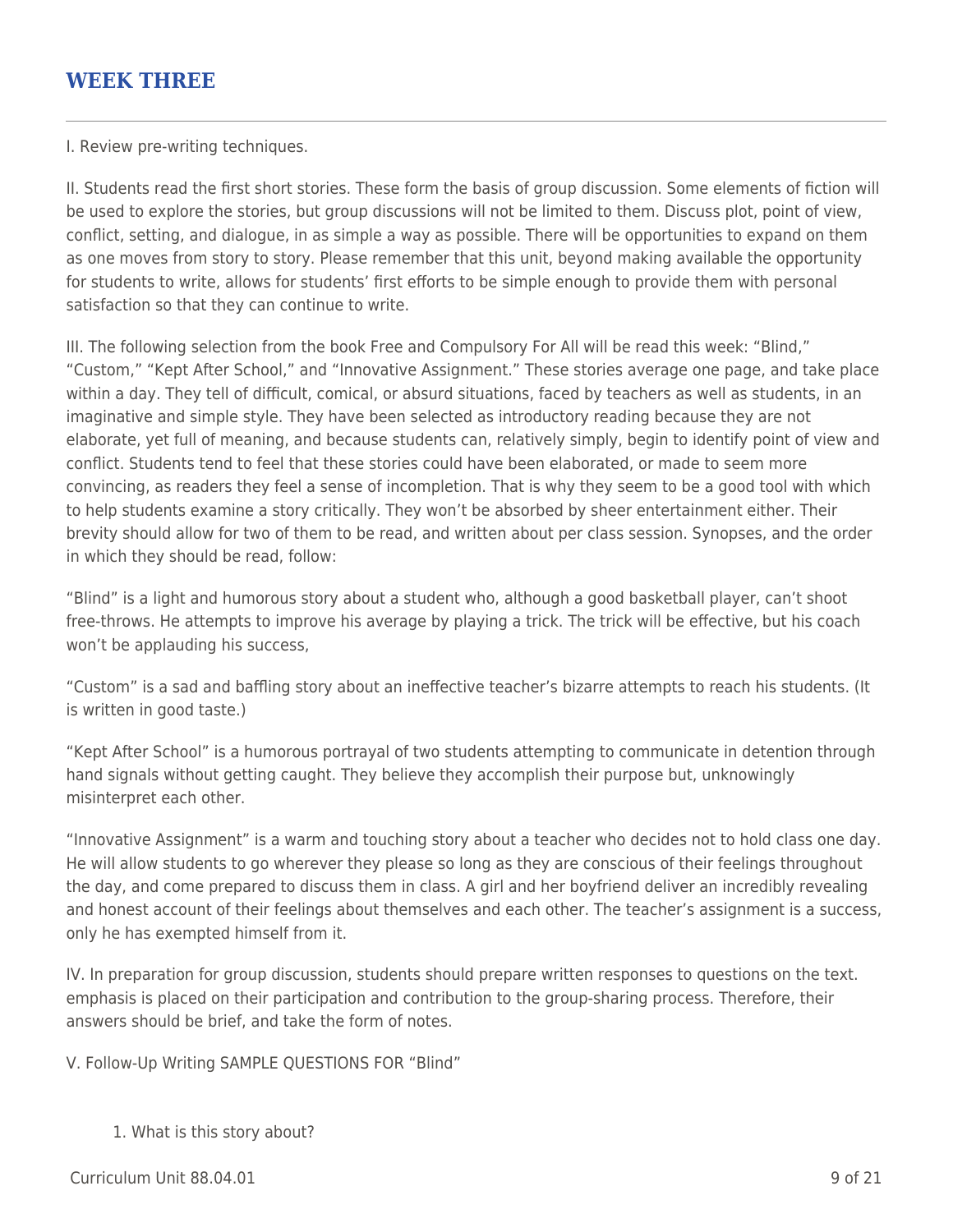2. Through whose eyes do we see the story evolve?

3. What is the conflict in this story? Is it resolved? How?

4. What in this story makes the characters seem convincing?

5. Is it likely that an event like this could take place in school? Why?

6. How would you account for the main character's improved average after making believe he couldn't see?

7. The coach was angry because he felt tricked. Was he right or wrong about his attitude toward the student? Why?

8. Do you think there's an underlying message in this story?

- 9. What made this story interesting to read? Why?
- 10. Does the story have a good beginning? A good ending? Why?

#### **SAMPLE QUESTIONS FOR "Custom"**

- 1. What is your interpretation of this story?
- 2. What does the title mean? How does it relate to the story?
- 3. Through whose eyes do we see the story evolve?
- 4. What is the main conflict here? Can you point to the segment in which the conflict is revealed to you?
- 5. Is the conflict resolved?
- 6. What makes these characters seem convincing within a school setting?

7. Could the writer have intended that as a way of showing us something about this teacher's attitude toward his students? What?

8. What does this teacher's behavior "show" us about his personality?

9. Would you rank the main character as a (1) excellent, (2) mediocre, or (3) poor teacher? 10. Is there an underlying message in this story?

- 11. What made this story interesting to read?
- 12. Does it have a good beginning? Did the ending satisfy you? How?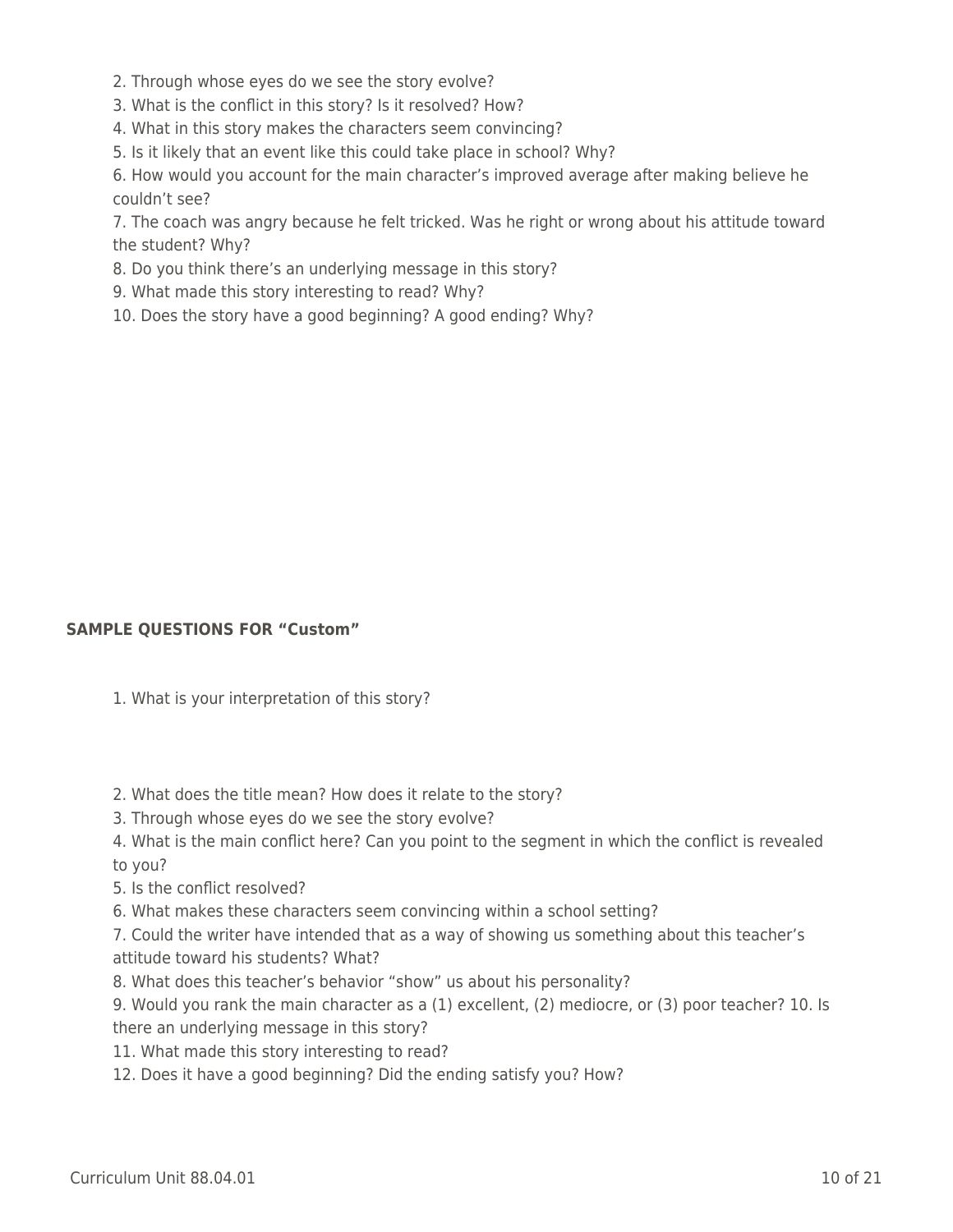#### **SAMPLE QUESTIONS FOR "Kept After School"**

- 1. What is this story about?
- 2. Through whose eyes do we see it evolve?
- 3. What is the conflict here? What is so ironic about the way in which it is resolved?
- 4. What makes the characters convincing?
- 5. Was there an underlying message in this story?
- 6. What made it interesting to read? Why?
- 7. Does it have a good beginning? Was the ending satisfying? Why?

### **SAMPLE QUESTIONS FOR "Innovative Assignment"**

- 1. What is this story about?
- 2. What is the point of view?
- 3. What is the conflict here? Is it resolved?
- 4. Is the event that takes place in this story convincing? Why? What kind of school could it possibly take place in?
- 5. Are the characters convincing?
- 6. What does the dialogue in this story reveal to us about the characters?

7. If at all possible, what kind of group of students would it take for the girl's confession to seem probable?

8. Could the writer have used the girl's confession as a way of saying something about this teacher's assignment? What?

- 9. What is the underlying message in this piece?
- 10. What made this story interesting to read? Why?
- 11. Is the beginning a good one? The ending? Why?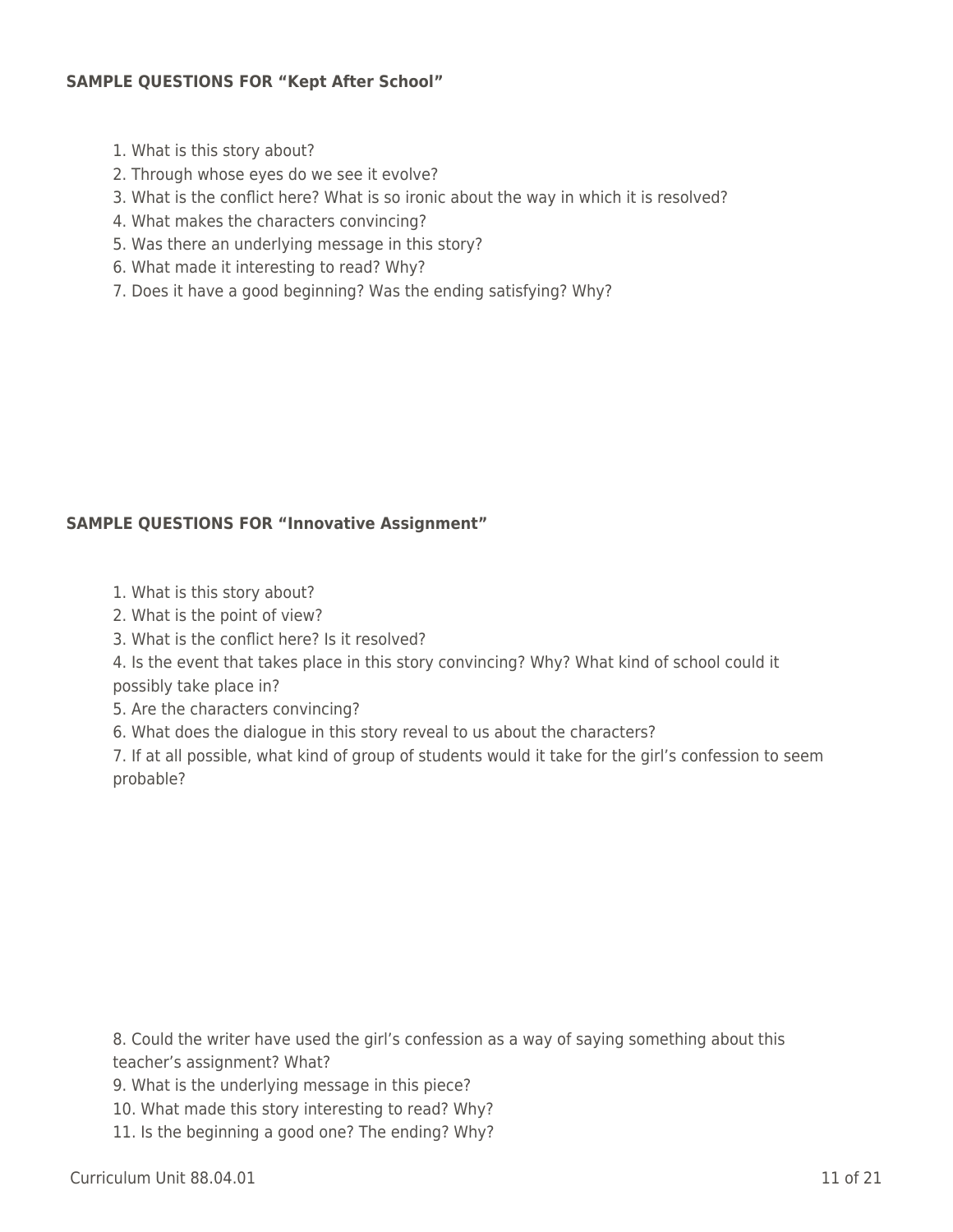#### **Follow-Up Writing**

Students can write a one-page composition about an unusual incident that took place in school involving a teacher, student, or class; or they can choose a directed-topic freewriting from below:

1. Describe an incident where you proved to a teacher that you could do something he or she thought you couldn't do.

2. Describe an odd incident that took place in the class of a teacher whom you thought was unusual.

3. Describe the strangest, or funniest circumstances under which you've had to secretly communicate with a friend.

4. Describe the most innovative assignment a teacher has ever asked you to do.

## **WEEK FOUR**

I. Review elements of fiction from Week Three.

II. Explore topics for a short story. Schedule conferences throughout the week to assist each student in finding a topic he can care about. Urge students to turn to their interest inventories for ideas, to the "Topics I Can Write About" handout, especially, to their notebooks. Help them select an autobiographical event from which they can develop a story. Students should, however, have as much freedom with their topic-choice as possible. One's role should be that of helping them discriminate.

Explain that one should not have to tell everything as it really happened and, during brainstorming, point to specific ways in which students can replace, or modify, part of their autobiographical material for the sake of creating an interesting, well-built, and gratifying story.

What you can do to assist students in finding a topic:

1. Keep a rich variety of periodicals and reading materials in the classroom and, periodically, allow students time for independent reading.

- 2. Hold periodic group readings and share special assignments, so that students can experience how others write as well as share the source of an idea.
- 3. Keep an on-going file of current-event clippings handy, and encourage students to turn to it for ideas.
- 4. Photographs can also be the source of an idea for a story. Keep an on-going file of them as well.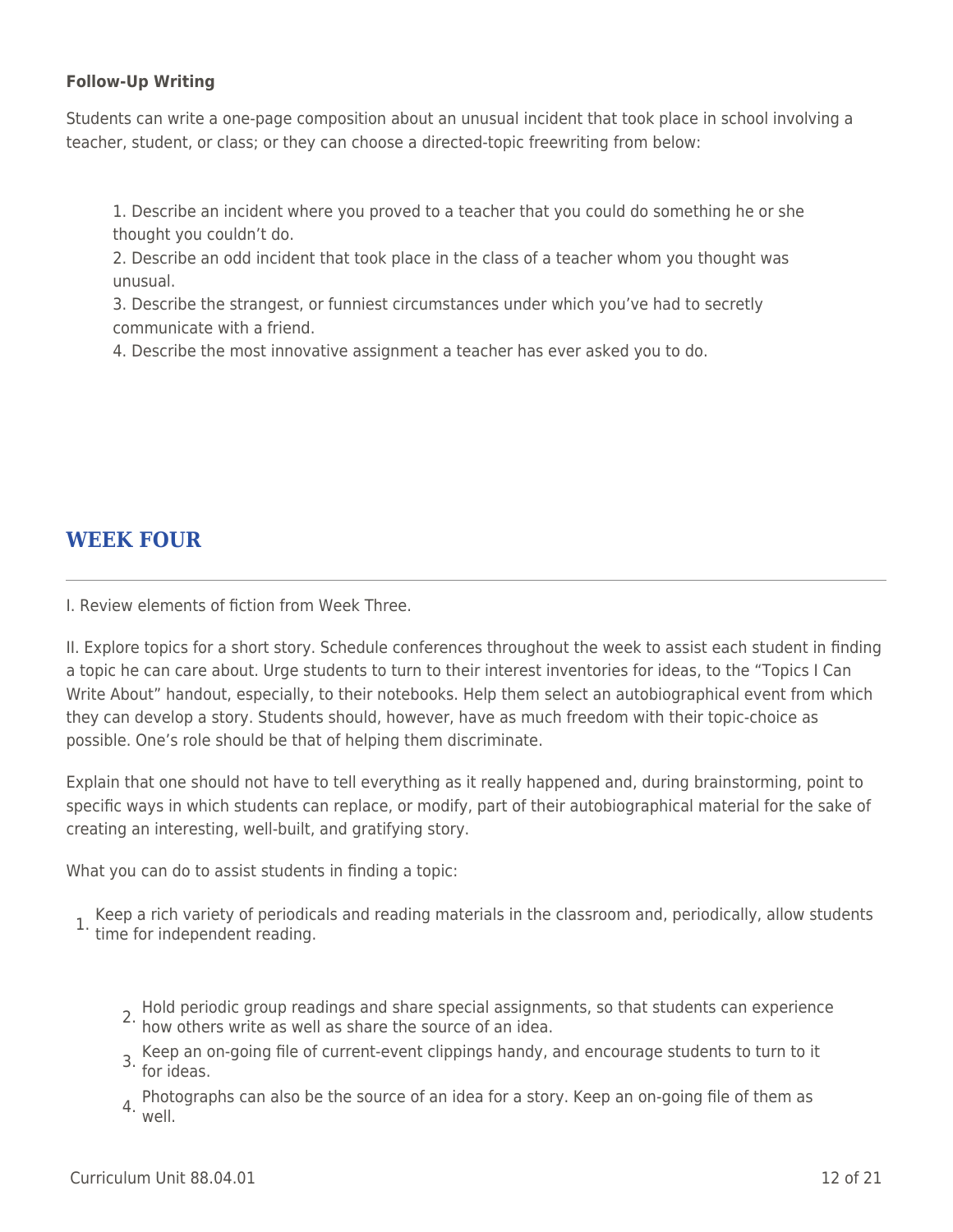- 5. Through student conferencing, and through group-sharing time, help students brainstorm their ideas.
- 6. Help them explore their personal interests.
- 7. . . . their sources of ideas for writing, so that they can become aware of them.
- 8. Encourage students to add to their "Topics I Can Write About" list on an on-going basis.
- 9. . . . to turn to their notebook (journal) for autobiographical topics they have addressed, or
- begun to address, through free-writing and other assignments.
- 10. . . . to explore childhood reminiscences.
- 11. . . . to use the "Can You Become Invisible" exercise as a source of ideas.

12. . . . to use topics addressed by stories read in class.

III. The Missing Piece, and The Missing Piece Meets the Big O are read this week . Both are books by Shel Silverstein. They are stories intended for adults as well as children. Provide students with a brief profile of Silverstein. (The back cover of The Giving Tree is a photograph of the author.)

The Missing Piece was published first, in 1976 . It is a simply and touchingly written fable about relationships, which "gently probes the nature of quest and fulfillment." (From inside cover.) The second book followed in 1981. It speaks of relationships as well, exploring the desire to belong, and probing self-reliance. Because of their nature, they should be read in that order. Each averages a sentence per page, and should take nearly fifteen minutes to read. Group discussion will take longer but can begin the same day. (Remind students that written responses should take the form of notes,)

IV. Group Discussion

V. Follow-Up Writing

### **SAMPLE QUESTIONS FOR The Missing Piece**

- 1. What is your interpretation of this book?
- 2. Through whose eyes do we see the story evolve?
- 3. What is the main conflict?

The book opens with the following: "It was a piece. And it was not happy." Yet, the main

- 4. character in this book, while in search of its missing piece, does appear to be happy. What circumstances in the beginning of the book reveal this to us?
- 5. What, in preparation for the end of the story, do you think Silverstein is trying to point to by presenting this contradiction?
- 6. What set of events in the story portray the loneliness of the main character?
- 7. What does the sequence of encounters with different missing pieces reveal to us about the main character?
- 8. In what way are these encounters similar to encounters between friends or lovers? Can you point to one of the encounters, and tell us of a similar situation among people?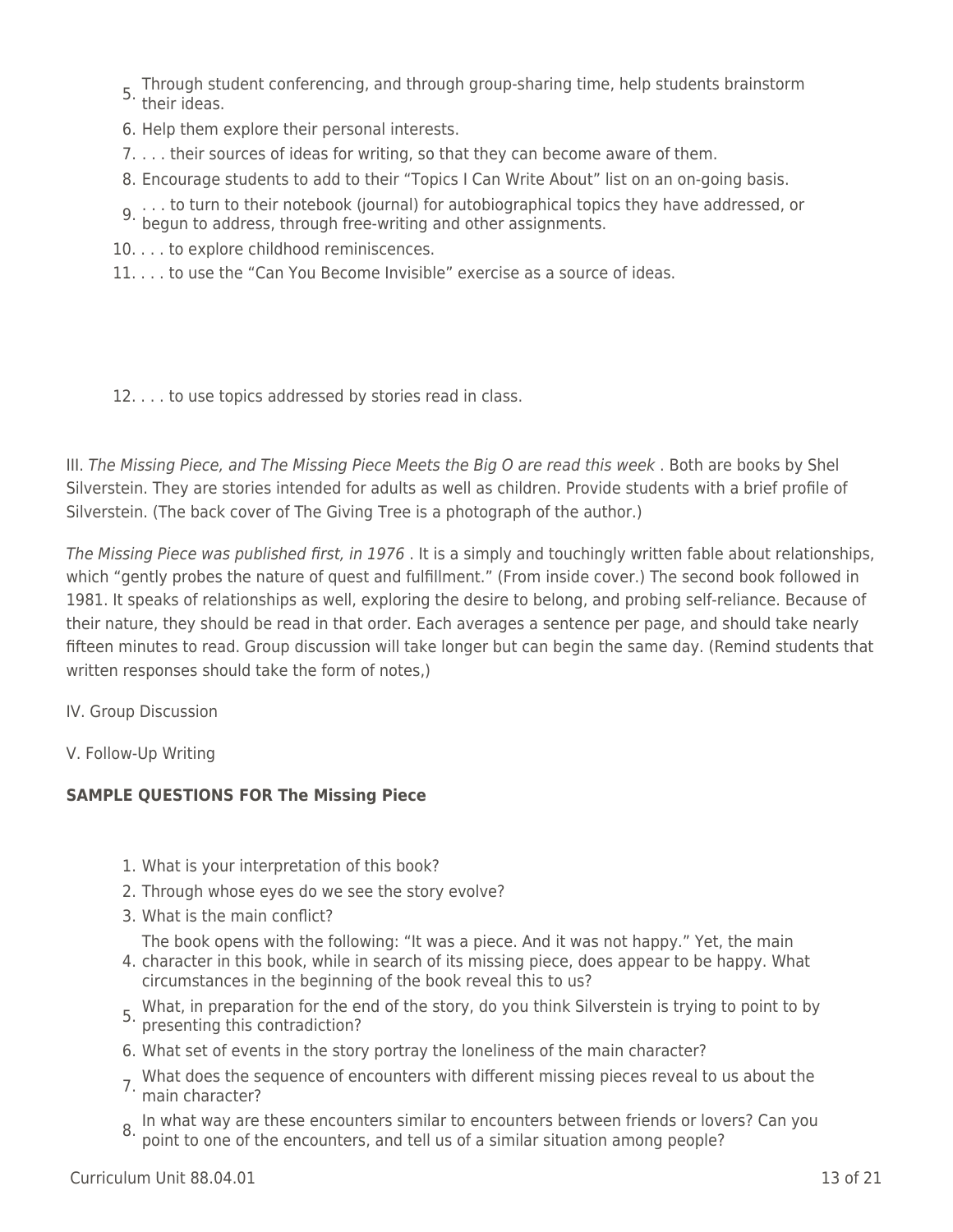9. How does the story portray the obstacles the main character faces after these encounters? How would you relate these obstacles to real life situations?

10. When the main character meets " . . . another piece that seemed to be just right," they exchange dialogue. What does the main character's dialogue reveal to us about the effect of his past experiences with other "relationships"?

11. How does Silverstein make you feel when, after the main character is "complete", it begins to roll again? What kind of realization does the main character come to?

12. What does the song which follows that scene reveal to us about the main character's state of mind?

13. What could be the reason for the main character to let go of its perfect piece right after finding it? What kind of realization does the main character come to?

14. What kind of things does the ending of this story force you to think about?

15. What was this book's underlying message about relationships?

### **SAMPLE QUESTIONS FOR The Missing Piece Meets the Big O**

- 1. What is your interpretation of this book?
- 2. What is this story's point of view?
- 3. What is the main conflict?
	- At the beginning of the story, in what way are the encounters of the Missing Piece with other
- 4. characters similar to those between friends or lovers? Relate a real life situation that corresponds with one of the encounters in the story.
- 5. In the event that follows, how does the writer reveal to us true characteristics of people in search of other people?
- 6. What message does the writer convey about changing ourselves to attract other people?
- 7. In what way is the problem that faces the Missing Piece, after finding its perfect companion, similar to that of a relationship?
- 8. Describe a situation that is similar to the one that takes place between the Missing Piece and The Big O when they first meet.
- What implication does The Big O's suggestion to the Missing Piece about rolling on its own, 9. What improves the straight part

10. In what way does the language used to describe the attempts of the Missing Piece to roll on its own, contribute to that action?

- 11. What do you suppose the Missing Piece will do after beginning to roll on its own?
- 12. What is this story's underlying message about relationships?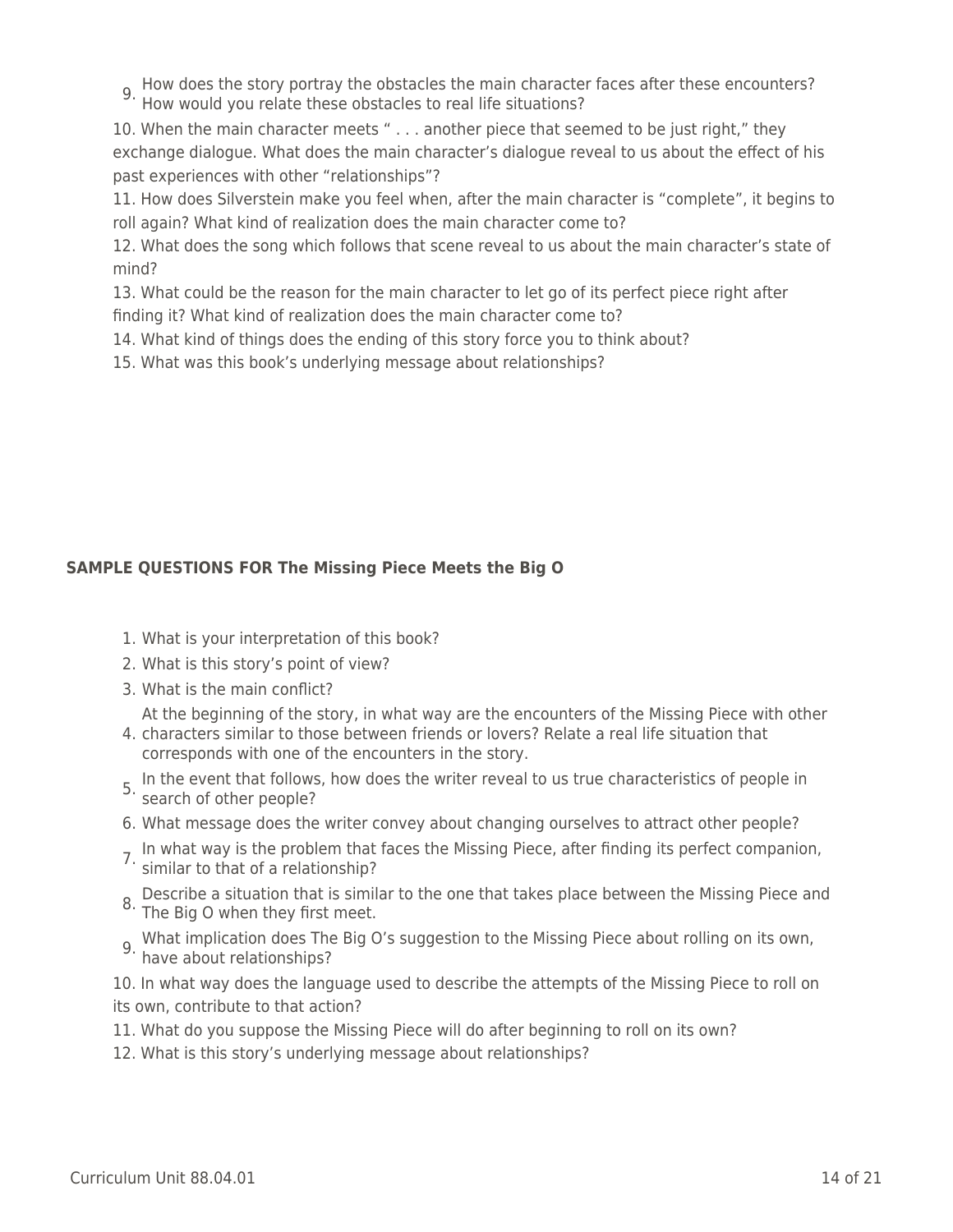### **Follow-Up Writing**

Students can write a brief composition about their first boyfriend or girlfriend with focus on a disillusion, however small, that took place between them and which affected the way in which they related to the opposite sex in following relationships; or they can choose a directed-topic freewriting from below: 1. Tell of the funniest, or one of the most silly things you ever pretended to be in order to meet or date someone in whom you had a special interest. Can you rely on descriptive details to show us just how disillusioning it was?

2. Think of a time when you thought you had discovered the girl or guy of your dreams. Describe a particular *incident* that revealed to you were wrong. Can you rely on dialogue to show us just how disillusioning it was?

3. Think of the people you've dated. Can you remember dating someone who was very much the opposite of you? What was the final conflict that prompted the breakup? Can you, through dialogue, show us an argument that reveals this conflict?

4. Choose a scene or situation from one of Silverstein's books. 10 Think of two people between whom you think this situation or scene can take place. Describe it taking place between your own characters, with your own details. Allow the situation to reveal, in some way, your characters to the reader.

## **WEEK FIVE**

NOTE: There should be no core writing this week. I. Explain that stories need to be planned in advance, that there are certain decisions we must make before writing a story through. That the way an author makes an ending satisfying to the reader is that he "prepares for the End from the beginning." <sup>10</sup>

Explain that most writers modify their plans as they write, because a story must also evolve and allow the writer to explore a wide range of possibilities. Stress that in planning, but more importantly, in writing a story through, students allow their impulses to guide them. One can give them the confidence they need to do this by providing step-by-step support and guidance, and by encouraging them individually.

Point out that a story has a beginning, a middle (the body), and an end.

II. Students brainstorm their ideas for a short story. Have them try clustering, listing, or a method of their own. For students who are less motivated, one can bring in a tape recorder and have them brainstorm verbally with the teacher. Freewriting, with the purpose of brainstorming, is not recommended yet. Students tend to "spill out," rather than put in perspective their ideas, and then become discouraged from developing them.

Use brainstorming to help students:

 $C$ urriculum Unit 88.04.01 15 of 21 (a) . . . decide how well they know, and what they need to know in order to write convincingly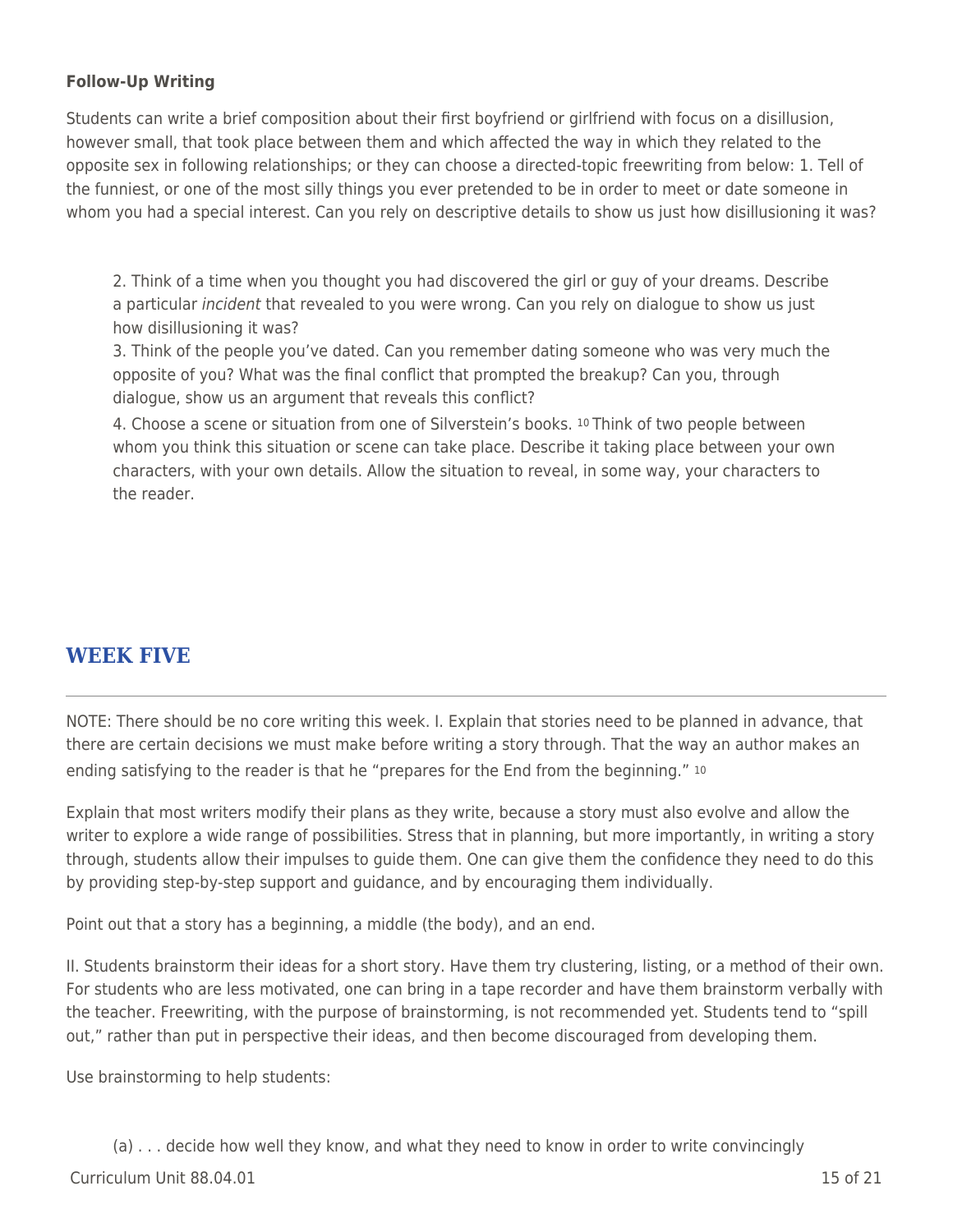about their characters. Point out that writers don't write about characters who are completely "made up." Explain that a character may often have half the physical characteristics of one person, half of another's, and a combination of personality traits. Stress that characters "make" a story, that "life for human beings is our universal subject . . . " 11 T.D. Allen recommends that:

It is a good idea for a beginning writer to have an actual picture of his n¥in character before him. If he can draw, fine; or, he may want to use the appearance of a person in a magazine picture. Perhaps he will paste it on a page on which he lists other characteristics that he has fitted together to round out a real character. <sup>12</sup>

(b) . . . decide what kind of action they will use to reveal to the reader the kind of person the main character is. Assist them

(c) . . . decide on a main conflict that will make the reader care about the story and the characters.

(d) . . . decide where the story takes place. Help students explore settings that contribute to the main conflict of their story,

(e) . . . decide, for the body of the story, what kind of attempts their main characters will make to solve the main conflict.

(f) . . . decide how the main conflict will be resolved; which of the main character's attempts to solve the conflict will result in the solution. III. Students can begin to write the beginning and body of their short story after they have finished planning. The entire time allotted for core writing this week will be invested in this project. Make sure students are allowed enough time to develop their ideas, and that individual progress has been accommodated.

Assign a length that is both comfortable and flexible. It may be more useful to have students write their first short story in the third person point of view. They should have the least possible characters. This project will, also, be more manageable if the story takes place within one day.

Students should be able to write a story that:

takes place within one day; has employed autobiography as a resource and/or point of departure; is based partly on personal experience, and partly on fiction prompts reader involvement; expresses conflict; uses the five senses in descriptions; reveals to the reader aspects of the main character's personality; has produced convincing characters in convincing circumstances; in the process of writing, has inspired the act of discovery; and, has enabled the teacher to use students' individual stumbling blocks as a tool for learning about problem-solving, as well as the writing process.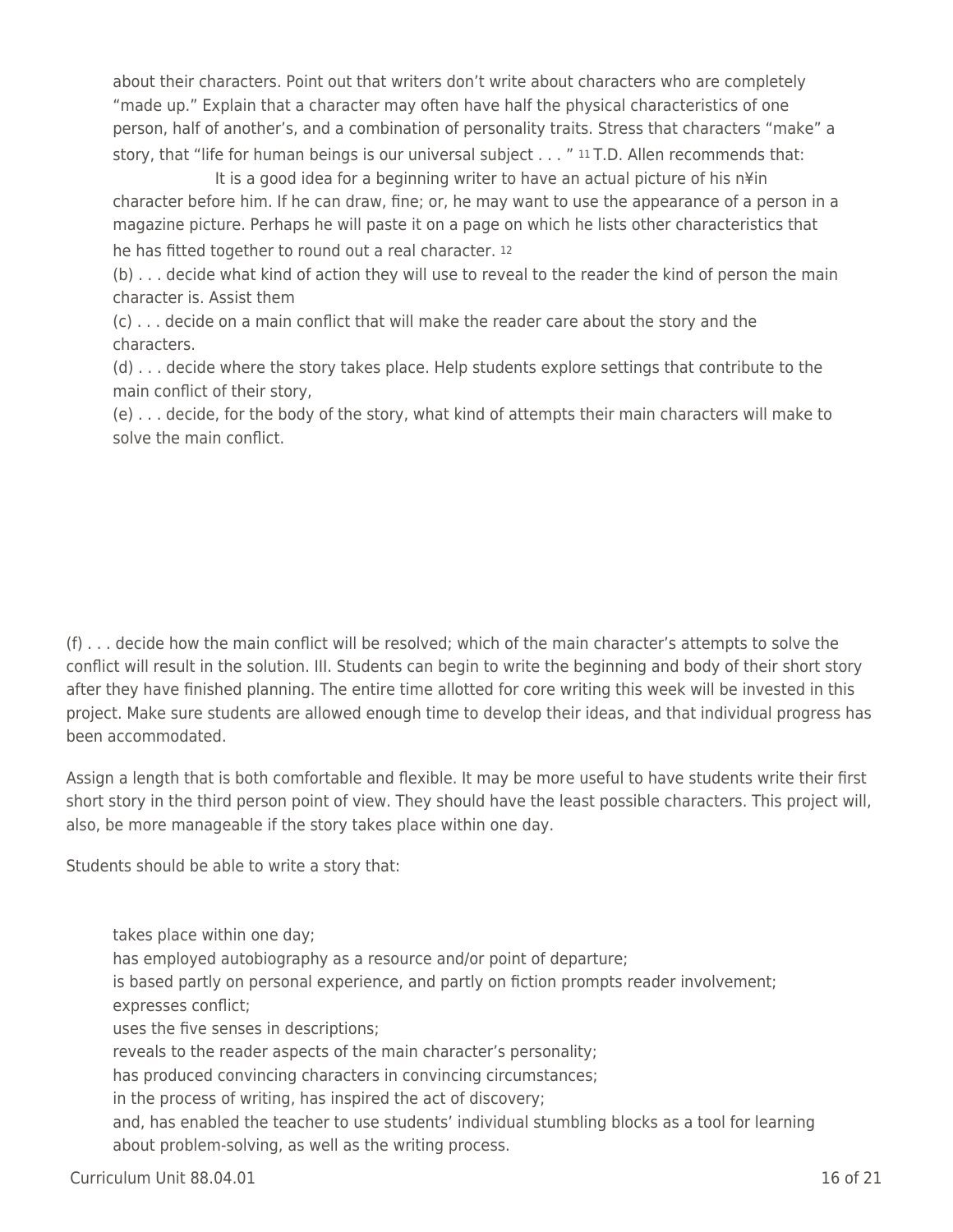IV. To balance this week's load of writing, students can begin to read "Crysalis," Ray Bradbury's science fiction story in S is for Space. (Present a brief profile of the writer. Note that Bradbury began writing early in life, and some of his stories were written and published when he was very young.)

"Chrysalis" is an engaging story about a man who is mistaken for being dead. He is actually undergoing a metamorphosis, which Rockwell and Hartley attempt desperately to unravel. It is well and simply written, vividly descriptive. Students enjoy the suspense and intrigue that build to its end. They should be able to read it in two sittings. This is a perfect model for showing how, by preparing the end of a story from the beginning, we can achieve a satisfying, imaginative, and convincing outcome. A considerable part of the group discussion should involve this, particularly, while students make plans for their short story.

## **WEEK SIX**

I. Students finish reading "Chrysalis." Group discussion follows.

- II. They complete the body of their stories and wrap up the end.
- III. The evaluation process:

a) Self-Evaluations These should be administered as soon as the project is completed, and should serve as a way of helping the student reflect on his experience with the short story. On the average, students respond honestly, and often tap the root of writing problems. If one has offered proper step-by-step guidance, this selfawareness may help enable a student to identify his stumbling blocks and go about problem-solving on his own. b) Peer Group Evaluations In the proper atmosphere, these can help the student-writer identify areas that call for revision in his manuscript. Moreover, peer group evaluations can enable everyone in class to exercise objective revising skills that can later be manipulated for their own use. There should be a handout to guide students in making supportive and kind evaluations, as well as a list with questions one can ask of a manuscript. Whether the stories are read aloud by their authors, or passed to the class as handouts, what is important is a block of supportive, group-sharing time that enables students to be resourceful, to work together, and helps writers avoid feelings of hopelessness or defensiveness.

A FINAL NOTE: With regard for everyone concerned, extensive revision of these first short stories is not recommended. One should allow students to indulge in the pleasure of having completed a long writing project. Activities immediately following should reflect this understanding.

In proceeding from this unit, a teacher can begin to incorporate revising and editing skills through the minilesson. Perhaps thought can be given to moving on to a light study of poetry (while reinforcing and strengthening revising skills), and then return to the short story to: (a) deepen an understanding of the elements of fiction; (b) include a selection of short stories that calls for more complex analysis; (c) allow students to work with two drafts; and (d) help students to manipulate techniques used by writers.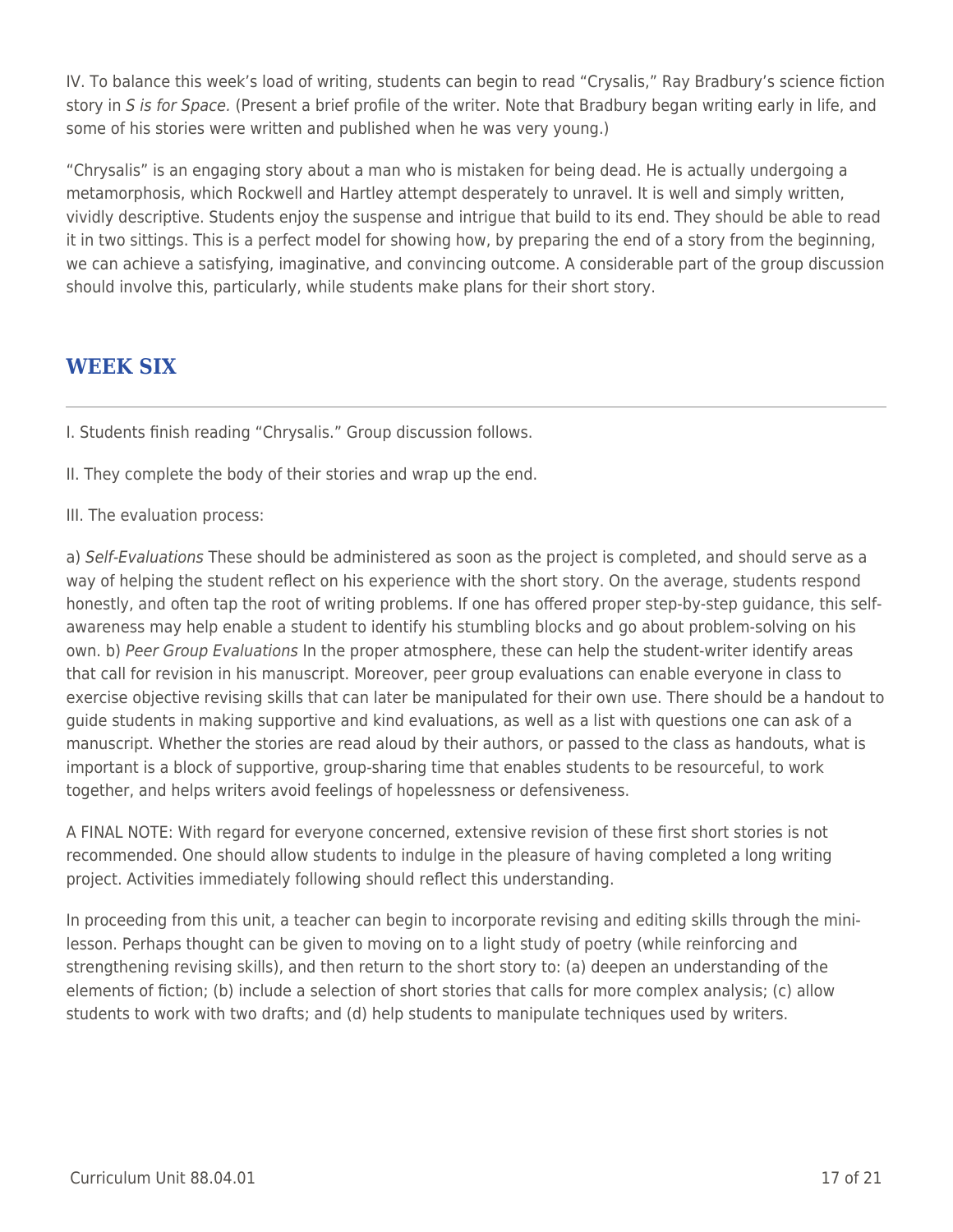#### SAMPLE CORE WRITING/WEEK ONE

1. Can You Become Invisible?— This is an ideal assignment for introducing students to dialogue. It also puts them in a position to observe. This is as well an exercise often used by writers.

Part I: Instruct students to, for homework, visit a public place downtown where they can sit. (Upstairs from the downtown New Haven mall is ideal.) They should bring pad and pen along, and eavesdrop on the people from their adjoining table for ten to fifteen minutes. They should jot down as much of what they hear as possible, and switch tables if the conversation grows dull, or someone leaves. Also, they are to attempt a good look at the people talking. Their notes must not be altered or amended (in any way) before coming to class. If a student is unable to do the assignment, he should, while at the place he chose earlier, relate in writing the experience of his inability to write, or do the assignment .

Part II: Their eavesdropping will form the basis of group discussion. Questions to get them started may be: What did you and did you not enjoy about this assignment? What did you have the most trouble with in completing this assignment? What were the circumstances under which you wrote? The place? What do you remember most about the people on whom you were eavesdropping? What are some things you can speculate on, with regard to these people and the subject they were talking about, from the way in which they spoke (their tone, mood, choice of words, accent)? What's the one thing that comes to mind when you think of this conversation?

Part III; calls for familiarizing students with the format in which dialogue is written. They should review, and adapt their notes to this format, and give their characters a name. Are there any places in the dialogue where the conversation dies and picks up again? Are they essential to the story being told? Could they be left out without hurting the flow of the conversation? Could they be replaced with narrative, or substituted with their own statements in a way in which it is consistent with the rest of the dialogue?

After reviewing dialogues, have students write an introduction; a paragraph which will capture their observations, a brief description of the character's physical characteristics, and the setting where the conversation evolved. Encourage students to blend fact with speculation, to assign a title to their composition. Follow-up by having them read their pieces to each other. 2. What a Photograph Can Tell —Open this assignment by pointing out that most things in the world cannot speak as we do, yet the tell us something all the same. Clouds warn us of the coming rain, the eye of the storm of its end, a plant tells us when it needs water, our place in the Milky Way tells us we are very small in a galaxy that is so great. Explain what the French poet, Paul Eluard, once said about poets. "The poet speaks for things that have no voice." 14 Read to them and discuss the poem "Stone" from Charles Simic's book Dismantling the Silence. (Copies of this poem can be found in this unit's packet of supplementary materials.) In it, Simic fantasizes about becoming a stone. He looks at it from the outside, then steps in to consider its inside, and gives it a voice.

Bring in one picture for everyone's use rather than one for each member of the class. The photography section of many local bookstores carries numerous hardbound collections from which to choose. Recommended are collections which include pictures from a wide variety of cities and people. Make sure there is at least one person in the photograph. The picture may be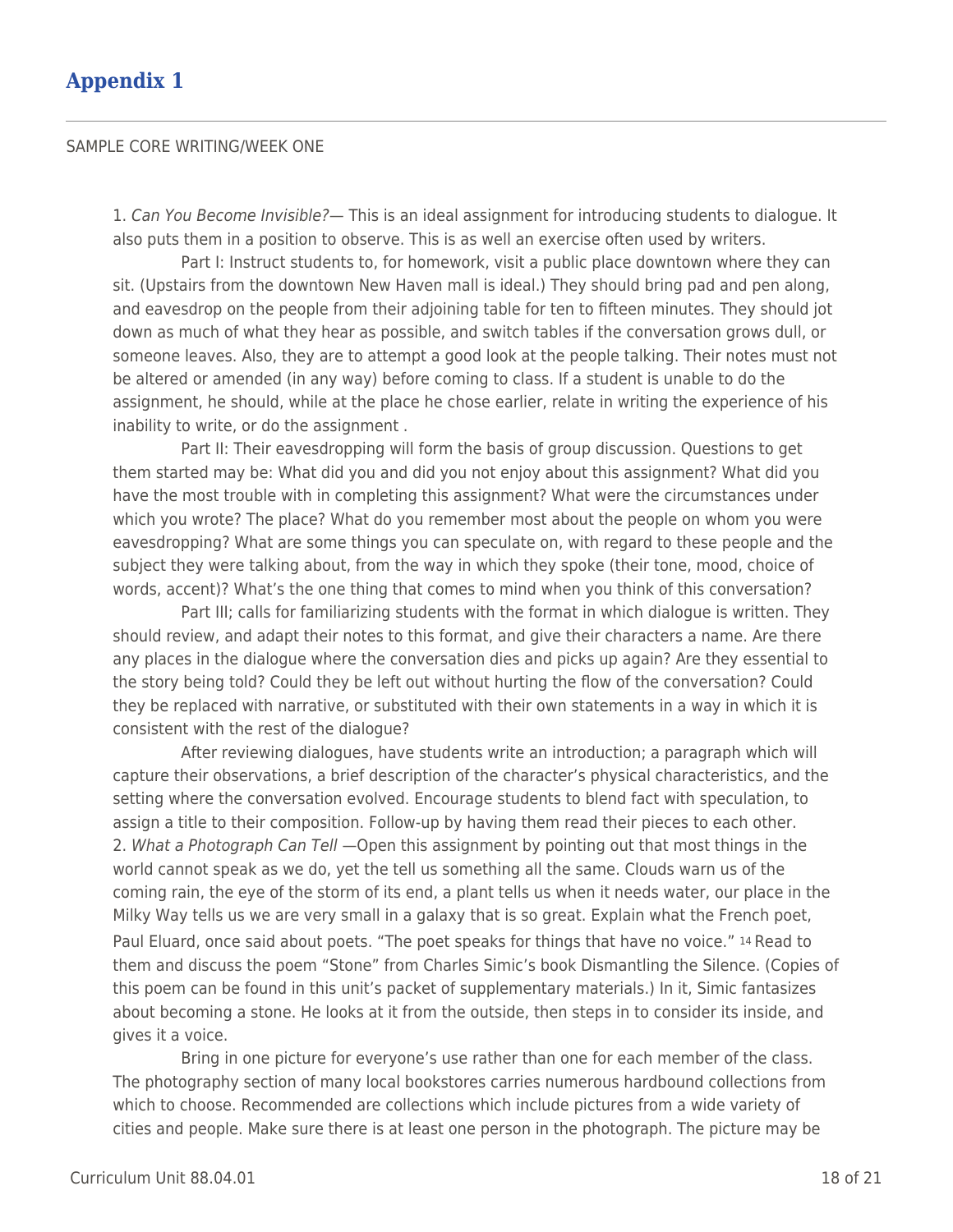passed around the room, then placed on a bookstand so that students may get up to look at it as need be, and without having to fight over a turn with the book. Ask them to examine the picture carefully, to attempt to look inside of it the way Simic looked inside his stone, to give it a voice.

Don't pressure students into writing a poem. Leave the assignment open. When students question you about what form of writing this assignment should take, ask them to follow their impulse. They may write a poem, a one-page composition, or a short, short story. Instruct them not to refer to the photograph in their writing. They must skip over introductions like "There's a man in this picture and he is . . . " or "The name I imagined for this woman was Rachel because she . . . " Make yourself available for alternative introductions. Remember, the first line is the hardest to write.

### **Notes**

1. Paul Connolly, "Writing & Thinking," Teachers & Writers Magazine (New York: Teachers & Writers Collaborative, 1988), Vol. 19, No. 4.

2. Brenda Ueland, If You Want to Write !St. Paul: Graywolf Press, 1987).

3. Lucy McCormick Calkings, The Art of Teaching Writing (New Hampshire: Heinemann Educational Books, 1986), Chapter 11, p. 105.

4. Jerome Bruner, "The Act of Discovery," Harvard Educational Review: Breakthroughs to Better Teaching (Cambridge, 1967) , p. 131.

5. Ibid., p. 129.

6. Ibid., p. 131.

7. Copies are available in this unit's packet of supplementary materials.

8. A list of imaginative possibilities for character sketches is provided by Robert J. Leonard and Peter H. de Beer in A Survival Kit for Teachers of Composition (New York: The Center for Applied Research in Education, 1982), p. 104-110.

9. Reid J. Daitzman, Renaissance, (New Haven: World University Press, 1983).

10. T.D. Allen, Writing to Create Ourselves (University of Oklahoma Press: Nonnan, 1982), p. 109.

11. Ibid ., p. 106.

12. Ibid . in exploring actions that will contribute to their story.

13. Refer to B.J. Chute's article "Five-Finger Exercises or What To Do Till the Muse Comes Back," or to Sister Carol Anne O'Marie's "Confessions of an Eavesdropper." (Both in The Writer, January, April 1988.)

14. "Notes on Writing Through Photographs," Teachers & Writers Magazine, Vol. 4, 1973, p. 61.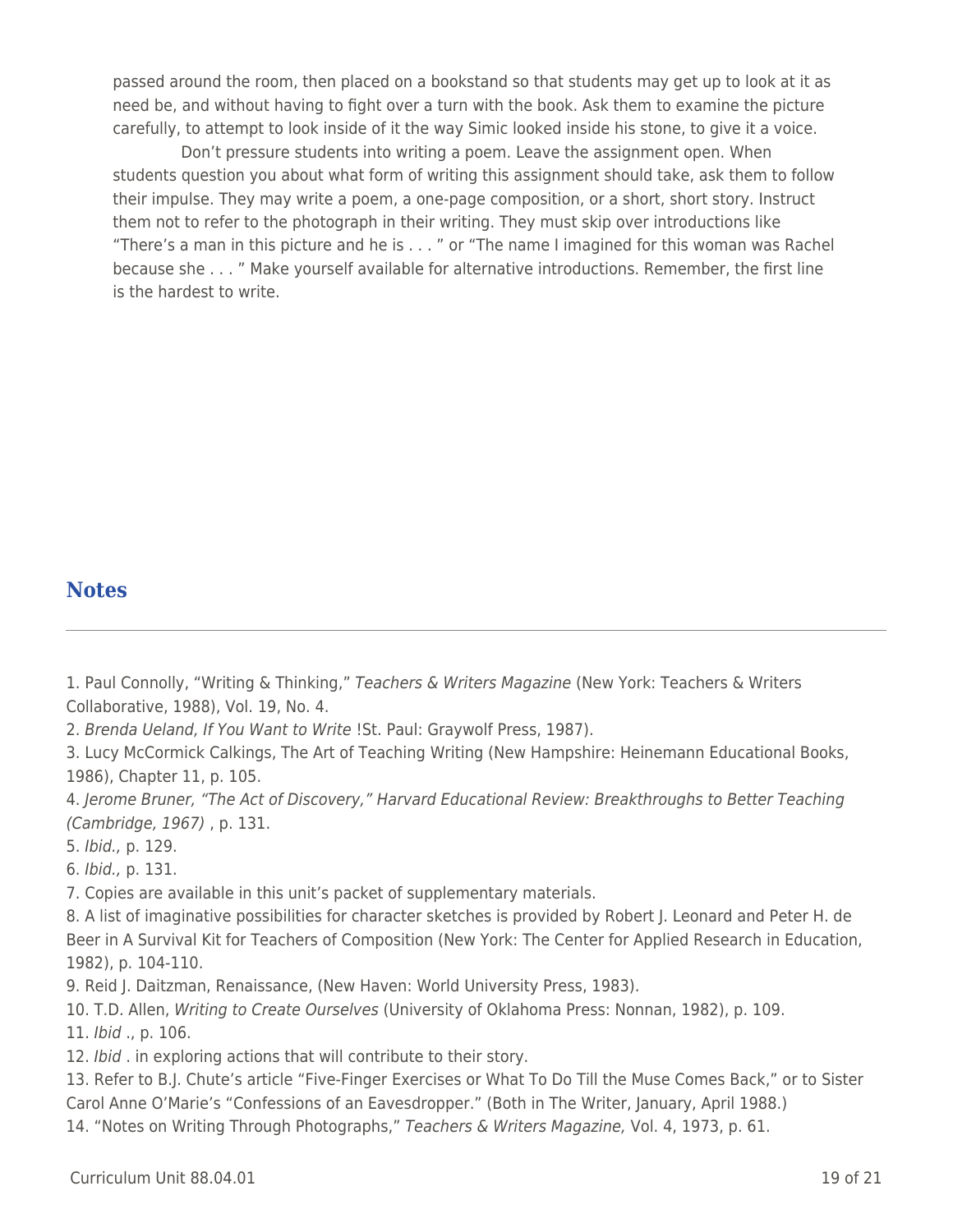## **Bibliography for Teachers**

Allen, T.D. , Writing to Create Ourselves: New Approaches for Teachers, Students, and Writers. Oklahoma: University of Oklahoma Press, Norman, Publishing Division of the University, 1982, "Book One: Teaching English Upside Down," 103-123. Divided into two sections (one dealing with everything from how to write poetry to the structure of the short story; the other, with experiments on teaching writing), this is an innovative and straightforward book, as indispensable for the teacher, as for the student and the beginning writer.

Altieri, Carol L., "Approaches to Writing," The Process of Writing, Yale-New Haven Teachers Institute, IV, (Spring-Sumner, 1986), 4-12. A curriculum unit that portrays a clear and concise account of the listing and clustering techniques, together with sample lesson plans.

Bruner, Jerome S., "The Act of Discovery," Harvard Educational Review: Breakthroughs to Better Teaching , n.v., (1967), 124-135. A challenging hypothesis, dealing with "the effects for children of active participation in the learning process." (Harvard Educational Review.) Must-reading for teachers who share an interest in the educational environment.

Chute, B,J., "Five-Finger Exercises, or What To Do Till the Muse Comes Back," The Writer , n.v., (January, 1988), 14-17. This author's last article before her unfortunate death provides a thorough account of one of writers' most indispensable thinking exercises. It is guaranteed to make you want to try it.

Connolly Paul, "Writing & Thinking," Teachers & Writers Magazine, XIX: 4, (March-April, 1988). An issue devoted entirely to techniques developed in Bard College's Language & Thinking Workshop (1981) by the Institute for Writing and Thinking. An excellent issue filled with ideas, insight, and challenge.

Daitzman, Reid J., Renaissance. New Haven: World University Press, 1983. An innovative book of poems whose presentation is akin to the art of photography, Its author is a practicing clinical psychologist who has written a number of books on creativity, science fiction, behavioral psychology, and has invented strategy board games as well as educational software.

de Beer, Peter H. and Robert J. Leonard, A Survival Kit for Teachers of Composition, New York: The Center for Applied Research in Education, 1982, 104-110. A practical guide filled with innovative ideas for teaching writing. Of particular relevance to this unit is the session on character sketches. It abounds with creative reinforcement activities and illustrations of this "mode".

McCormick-Calkins, Lucy, The Art of Teaching Writing. New Hampshire: Heinemann Educational Books, Inc., 1986, XI, 105. A revolutionary, inspiring, and passionate book about everything from haw to "Create Classroom Settings Which Allow Us to Listen" and "How Children Change as Writers," to "High Teacher Input" and "Reading-Writing Connections." It is an indispensable, nuts and bolts resource book for the teacher who partakes in the undying challenge of teaching writing.

O'Marie, Sister Carol Anne, "Confessions of an Eavesdropper," The Writer, n.v., (April, 1988), 9-12. With a different twist, this is a portrayal of the same exercise put forth by B.J. Chute in "Five-Finger Exercises."

Padgett, Ron, ed., The Teachers & Writers Handbook of Poetic Forms. New York: Teachers & Writers Collaborative, 1987. Many of the forms presented here can be used as warm-up assignments, from the classic to the not-so-well-known (ghazal, calligram, lune, senryu, macaroni verse . . .). Cross-referenced, and organized in alphabetical order by form, each section provides a historical background, together with formula and samples taken from well-known poetry ,

Ueland, Brenda, If You Want to Write. Minnesota: Graywolf Press, 1987. An insightful, compassionate, and simple book about an inspiring author's experience with writing as well as with the challenges of teaching writing. A smorgasbord of art, philosophy, and religion intertwined with an appreciation of the young-writer's struggle.

Curriculum Unit 88.04.01 20 of 21